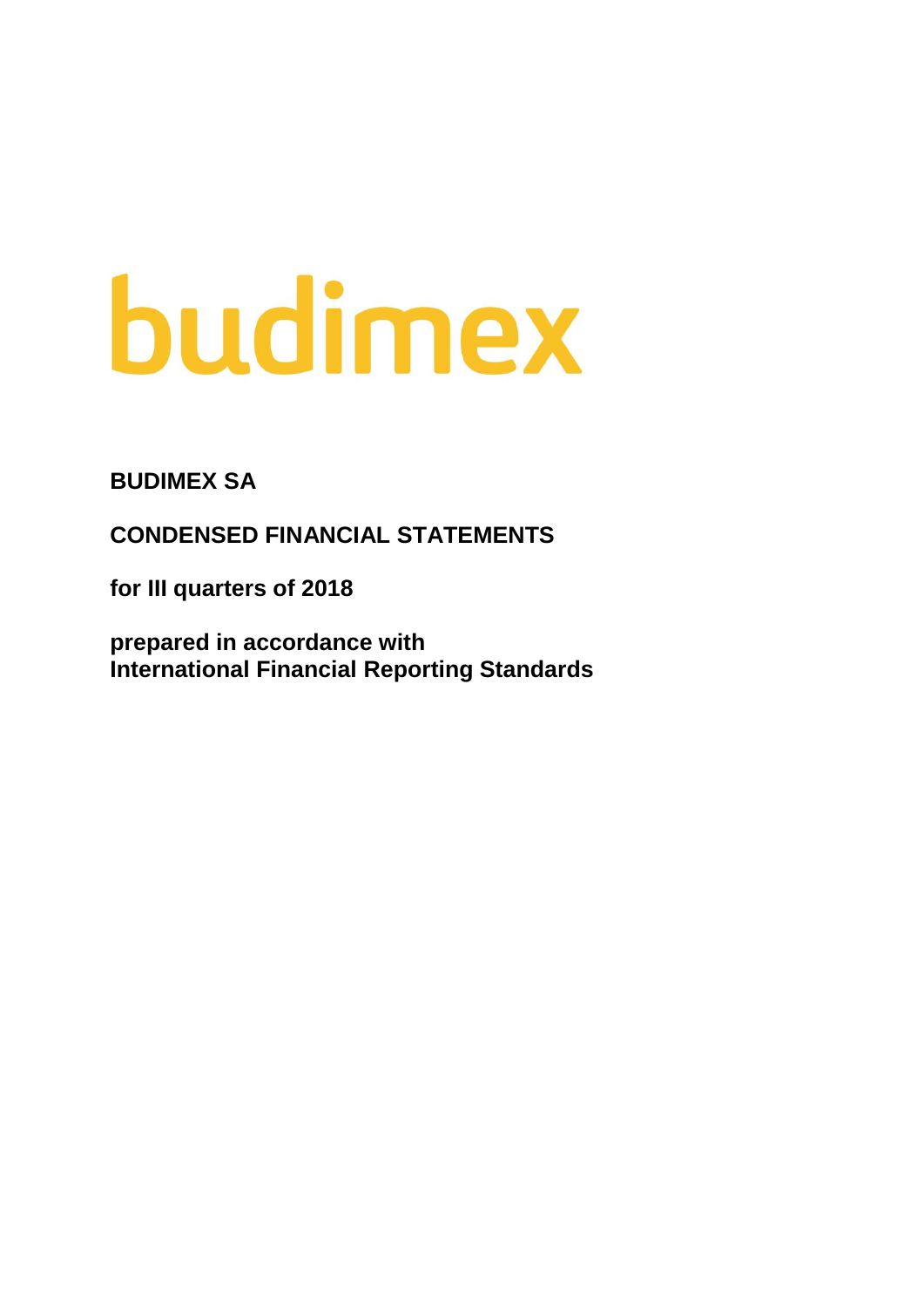# budimex

#### **Table of contents**

| $\mathbf{1}$ . |                                                                                                       |
|----------------|-------------------------------------------------------------------------------------------------------|
| 2.             |                                                                                                       |
| 2.1.           | Accounting policies and basis of preparing the financial statements of the Company 10                 |
| 2.2.           | Changes in accounting principles and the method of preparation of financial statements  12            |
| 2.3.           |                                                                                                       |
| 2.4.           |                                                                                                       |
| 3.             |                                                                                                       |
| 4.             | Descriptions of factors and events which had a material effect on the financial result of the Company |
|                |                                                                                                       |
| 4.1.           |                                                                                                       |
| 4.2.           | Revenue from sale of finished goods, services, goods for resale and raw materials by categories  14   |
| 4.3.           |                                                                                                       |
| 5.             | Proceedings pending as at 30 September 2018 before court, competent arbitration body or any public    |
|                |                                                                                                       |
| 6.             |                                                                                                       |
| 7.             |                                                                                                       |
| 8.             |                                                                                                       |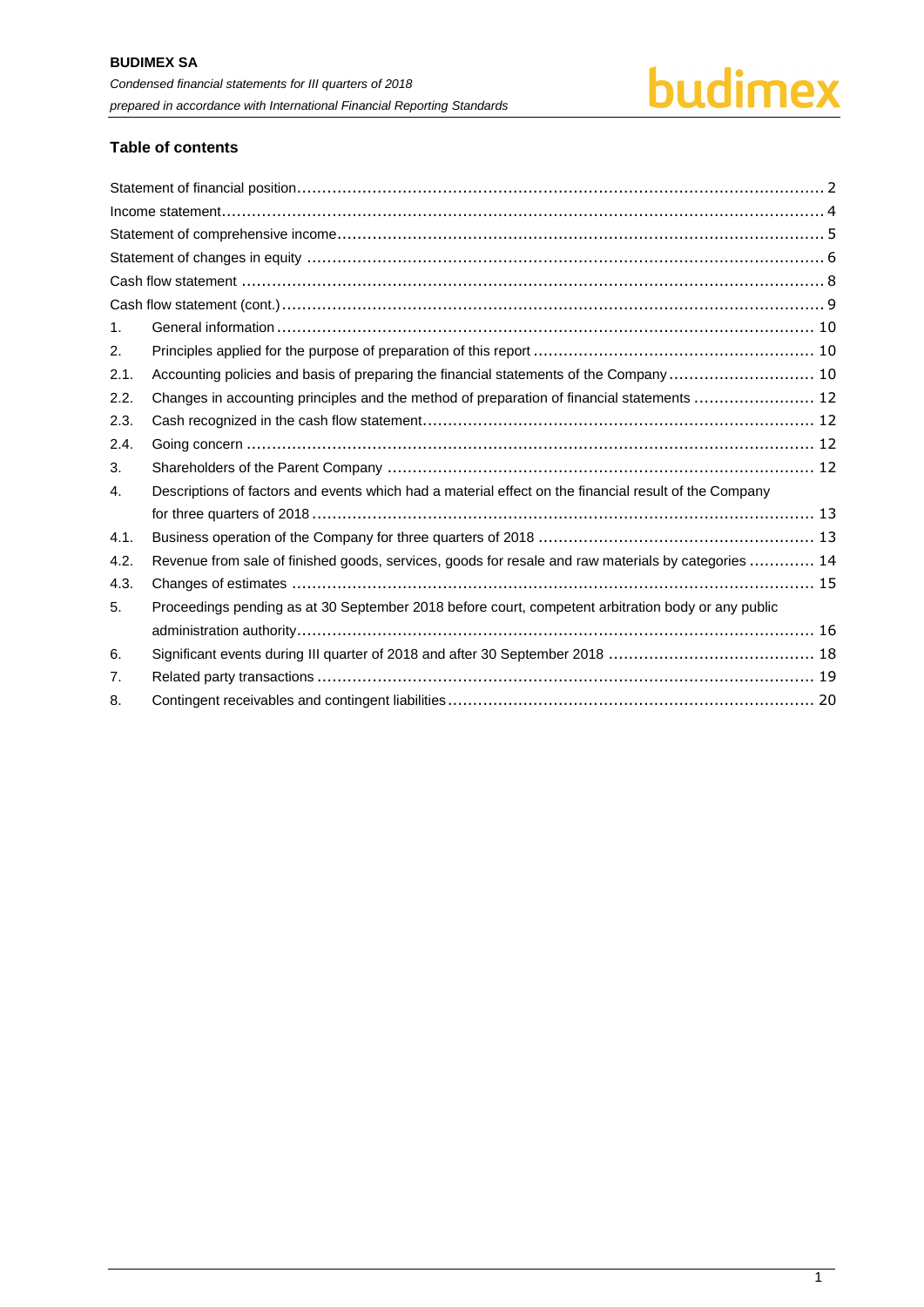

*(all amounts are expressed in PLN thousand)*

#### <span id="page-2-0"></span>**Statement of financial position**

| <b>ASSETS</b>                              | 30 September 2018<br>unaudited | 31 December 2017<br>audited |
|--------------------------------------------|--------------------------------|-----------------------------|
| Non-currents assets (long-term)            |                                |                             |
| Property, plant and equipment              | 169 272                        | 115 521                     |
| Investment properties                      | 3 2 1 0                        | 3 3 0 6                     |
| Intangible assets                          | 26 5 68                        | 29 937                      |
| Investments in subsidiaries                | 687 995                        | 727827                      |
| Investments in associates                  | 61 24 6                        | 61 246                      |
| Investments in other entities              | 6417                           | 6417                        |
| Other financial assets                     | 74 439                         | 70 384                      |
| Trade and other receivables                | 23 352                         | 18 124                      |
| Retentions for construction contracts      | 72 839                         | 54 685                      |
| Deferred tax asset                         | 350 805                        | 360 149                     |
| Total non-current assets (long-term)       | 1 476 143                      | 1 447 596                   |
| <b>Current assets</b>                      |                                |                             |
| Inventories                                | 344 162                        | 242 103                     |
| Trade and other receivables                | 823 652                        | 638 335                     |
| Retentions for construction contracts      | 45 609                         | 46 30 6                     |
| Long-term construction contracts valuation | 969 731                        | 472 740                     |
| Current income tax receivable              |                                | 29 995                      |
| Other financial assets                     | 18 946                         | 295 836                     |
| Cash and cash equivalents                  | 601 437                        | 1 680 371                   |
| Total current assets (short-term)          | 2803537                        | 3 405 686                   |
| <b>TOTAL ASSETS</b>                        | 4 279 680                      | 4 853 282                   |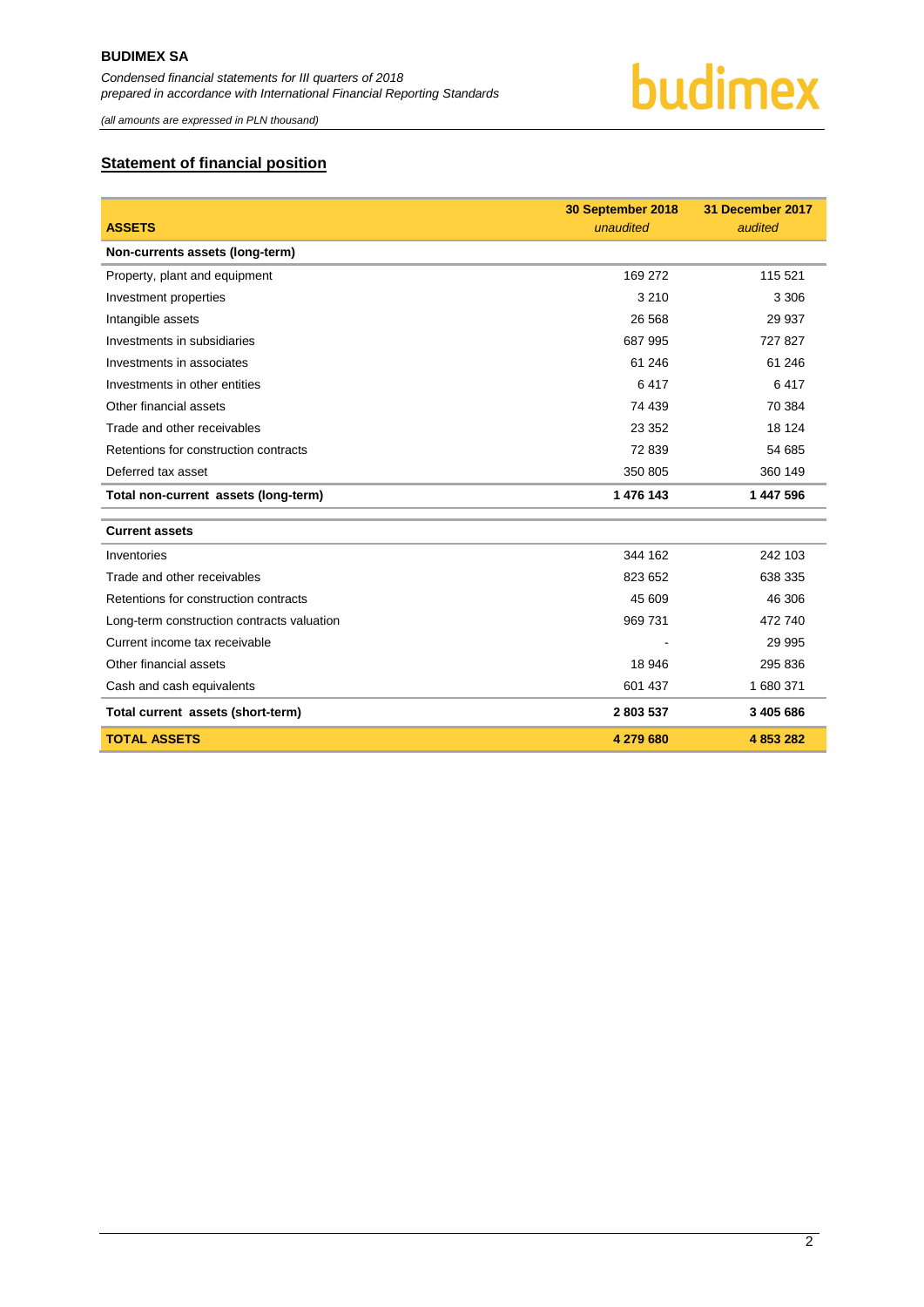*(all amounts are expressed in PLN thousand)*



#### **Statement of financial position (cont.)**

| <b>EQUITY AND LIABILITIES</b>                                     | 30 September 2018<br>unaudited | 31 December 2017<br>audited |
|-------------------------------------------------------------------|--------------------------------|-----------------------------|
| <b>Equity</b>                                                     |                                |                             |
| Shareholders' equity                                              |                                |                             |
| Issued capital                                                    | 145 848                        | 145 848                     |
| Share premium                                                     | 80 199                         | 80 199                      |
| Other reserves                                                    | 52 452                         | 52 452                      |
| Foreign exchange differences on translation of foreign operations | 6975                           | 5682                        |
| Retained earnings                                                 | 260 524                        | 449 995                     |
| Total shareholders' equity                                        | 545 998                        | 734 176                     |
|                                                                   |                                |                             |
| <b>Liabilities</b>                                                |                                |                             |
| Long-term liabilities                                             |                                |                             |
| Loans, borrowings and other external sources of finance           | 88 580                         | 45 885                      |
| Retentions for construction contracts                             | 203 884                        | 192 314                     |
| Provision for long-term liabilities and other charges             | 231 803                        | 219 909                     |
| Long-term retirement benefits and similar obligations             | 7857                           | 7857                        |
| Other financial liabilities                                       | 137                            | 713                         |
| <b>Total long-term liabilities</b>                                | 532 261                        | 466 678                     |
| <b>Short-term liabilities</b>                                     |                                |                             |
| Loans, borrowings and other external sources of finance           | 40 466                         | 26 381                      |
| Trade and other payables                                          | 1 613 445                      | 1 579 248                   |
| Retentions for construction contracts                             | 207 594                        | 207 272                     |
| Provision for construction contract losses                        | 204 135                        | 234 876                     |
| Long-term construction contracts valuation                        | 432 215                        | 767 855                     |
| Deferred revenue                                                  | 480 517                        | 671 844                     |
| Provisions for current liabilities and other charges              | 200 273                        | 157814                      |
| Current income tax payable                                        | 20729                          |                             |
| Short-term retirement benefits and similar obligations            | 985                            | 985                         |
| Other financial liabilities                                       | 1 0 6 2                        | 6 1 5 3                     |
| <b>Total short-term liabilities</b>                               | 3 201 421                      | 3 652 428                   |
| <b>Total liabilities</b>                                          | 3733682                        | 4 119 106                   |
| <b>TOTAL EQUITY AND LIABILITIES</b>                               | 4 279 680                      | 4 853 282                   |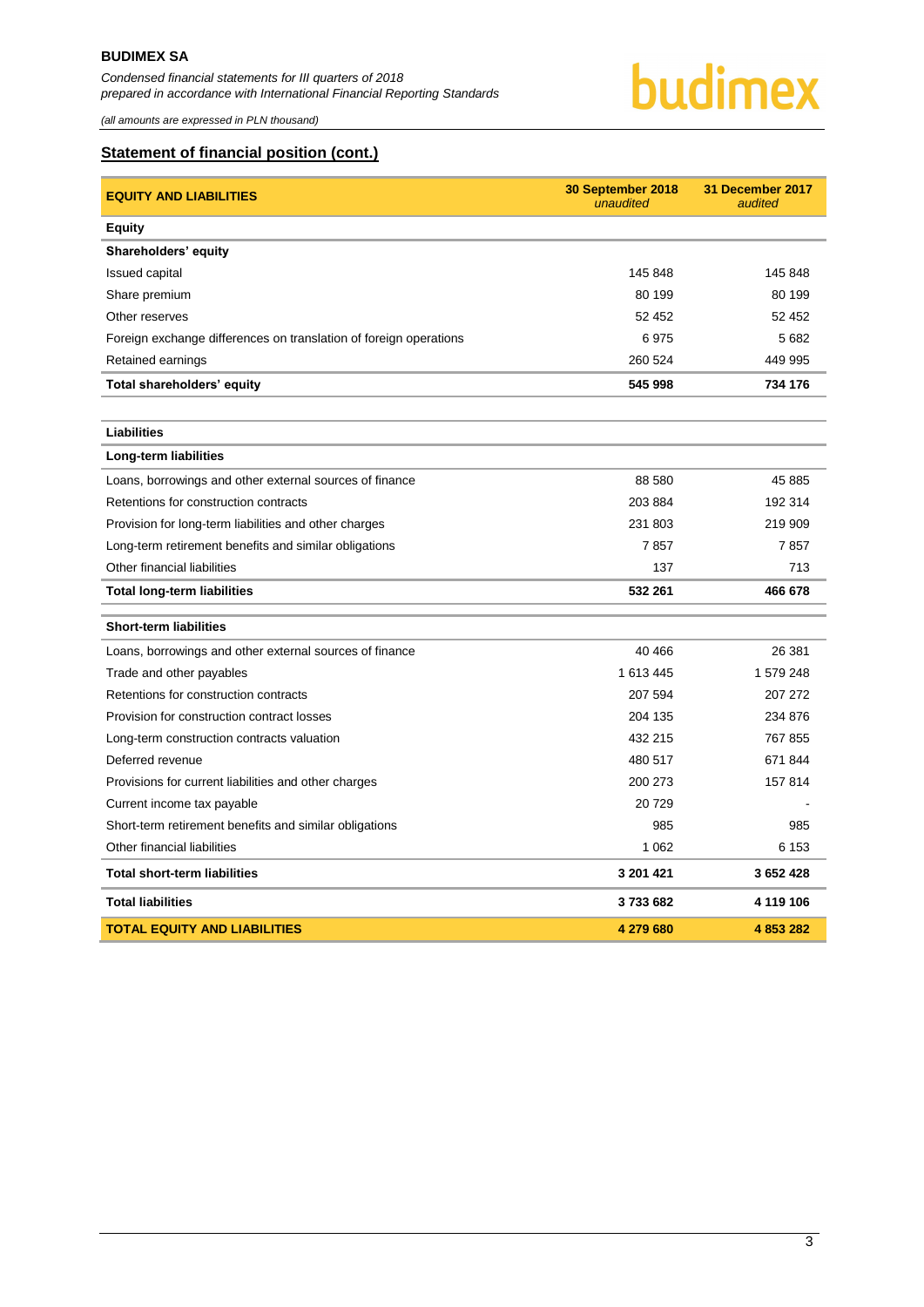*(all amounts are expressed in PLN thousand)*

# budimex

#### <span id="page-4-0"></span>**Income statement**

|                                                                                   | 9-month period ended<br><b>30 September</b> |           | 3-month period ended<br><b>30 September</b> |           |
|-----------------------------------------------------------------------------------|---------------------------------------------|-----------|---------------------------------------------|-----------|
|                                                                                   | 2018                                        | 2017      | 2018                                        | 2017      |
|                                                                                   | unaudited                                   | unaudited | unaudited                                   | unaudited |
| <b>Continuing operations</b>                                                      |                                             |           |                                             |           |
| Net sales of finished goods, goods for resale, raw<br>materials and services      | 4898119                                     | 4 151 306 | 1995 770                                    | 1 657 173 |
| Cost of finished goods, goods for resale, raw<br>materials and services sold      | (4567203)                                   | (3673374) | (1854632)                                   | (1468109) |
| Gross profit on sales                                                             | 330 916                                     | 477932    | 141 138                                     | 189 064   |
| Selling expenses                                                                  | (7629)                                      | (7650)    | (2609)                                      | (2554)    |
| Administrative expenses                                                           | (147092)                                    | (138 132) | (48785)                                     | (45852)   |
| Other operating income                                                            | 33 3 25                                     | 36 860    | 10 472                                      | 16 25 2   |
| Other operating expenses                                                          | (23953)                                     | (13027)   | (10382)                                     | (9593)    |
| <b>Operating profit</b>                                                           | 185 567                                     | 355 983   | 89 834                                      | 147 317   |
| Finance income                                                                    | 157 735                                     | 72 770    | 71 118                                      | 6 3 2 9   |
| Finance costs                                                                     | (26 390)                                    | (26740)   | (7486)                                      | (8998)    |
| <b>Profit before tax</b>                                                          | 316912                                      | 402 013   | 153 466                                     | 144 648   |
| Income tax                                                                        | (56798)                                     | (68 827)  | (36 280)                                    | (28 243)  |
| Net profit from continuing operations                                             | 260 114                                     | 333 186   | 117 186                                     | 116 405   |
| Net profit for the period                                                         | 260 114                                     | 333 186   | 117 186                                     | 116 405   |
|                                                                                   |                                             |           |                                             |           |
| Basic and diluted earnings per share attributable<br>to the shareholders (in PLN) | 10.19                                       | 13.05     | 4.59                                        | 4.56      |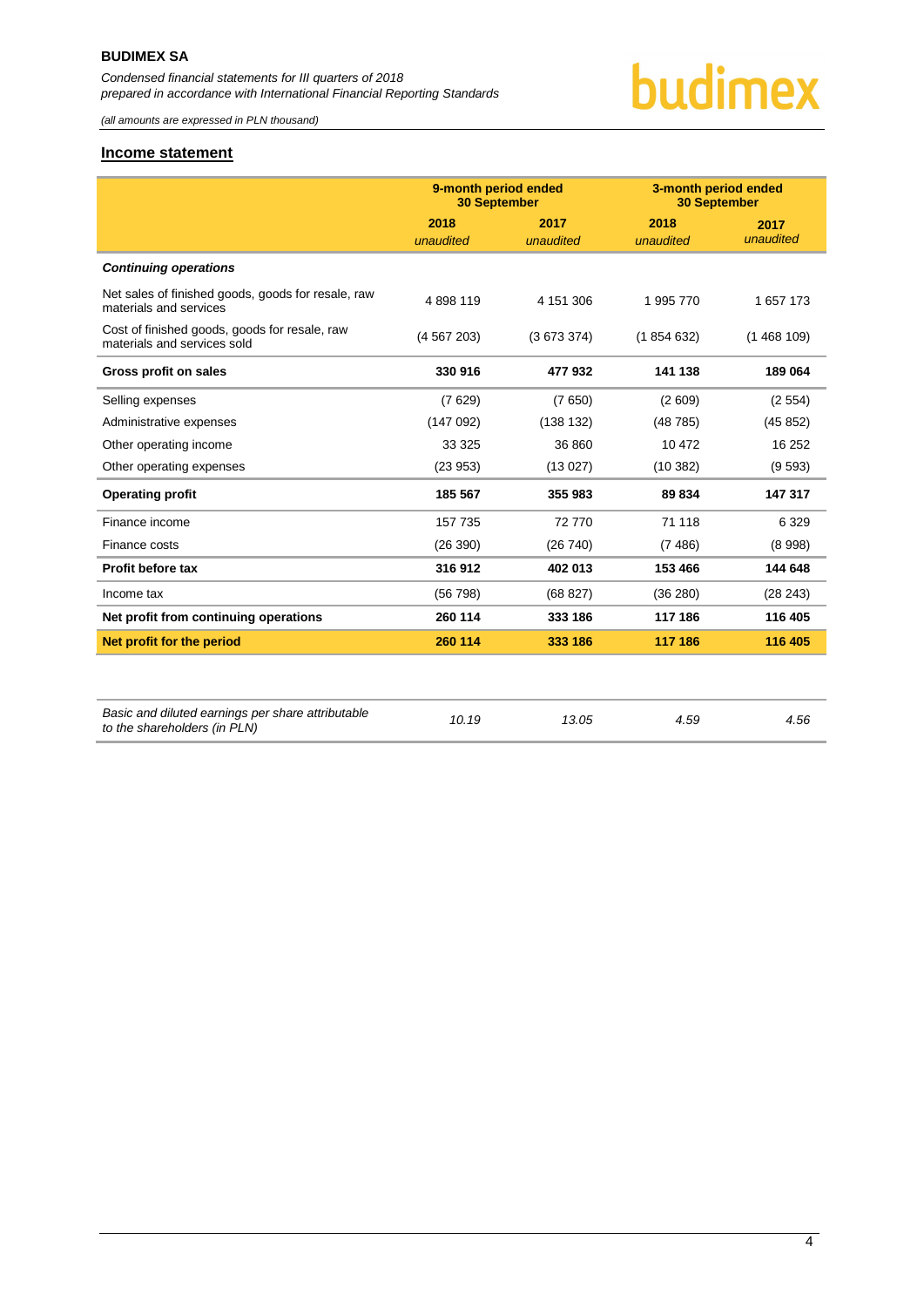

#### <span id="page-5-0"></span>**Statement of comprehensive income**

|                                                                     | 9-month period ended<br><b>30 September</b> |                   | 3-month period ended<br><b>30 September</b> |                   |
|---------------------------------------------------------------------|---------------------------------------------|-------------------|---------------------------------------------|-------------------|
|                                                                     | 2018<br>unaudited                           | 2017<br>unaudited | 2018<br>unaudited                           | 2017<br>unaudited |
| Net profit for the period                                           | 260 114                                     | 333 186           | 117 186                                     | 116 405           |
| Other comprehensive income for the period,<br>which:                |                                             |                   |                                             |                   |
| Will be subsequently reclassified to profit or loss:                |                                             |                   |                                             |                   |
| Foreign exchange differences on translation of<br>foreign branch    | 1 2 9 3                                     | (21)              | (135)                                       | 142               |
| Deferred tax related to components of other<br>comprehensive income |                                             |                   |                                             |                   |
| Will not be subsequently reclassified to profit or<br>loss:         |                                             |                   |                                             |                   |
| Actuarial gains/(losses)                                            |                                             |                   |                                             |                   |
| Income tax related to components of other<br>comprehensive income   |                                             |                   |                                             |                   |
| Other comprehensive income, net of tax                              | 1 2 9 3                                     | (21)              | (135)                                       | 142               |
| Total comprehensive income for the period                           | 261 407                                     | 333 165           | 117 051                                     | 116 547           |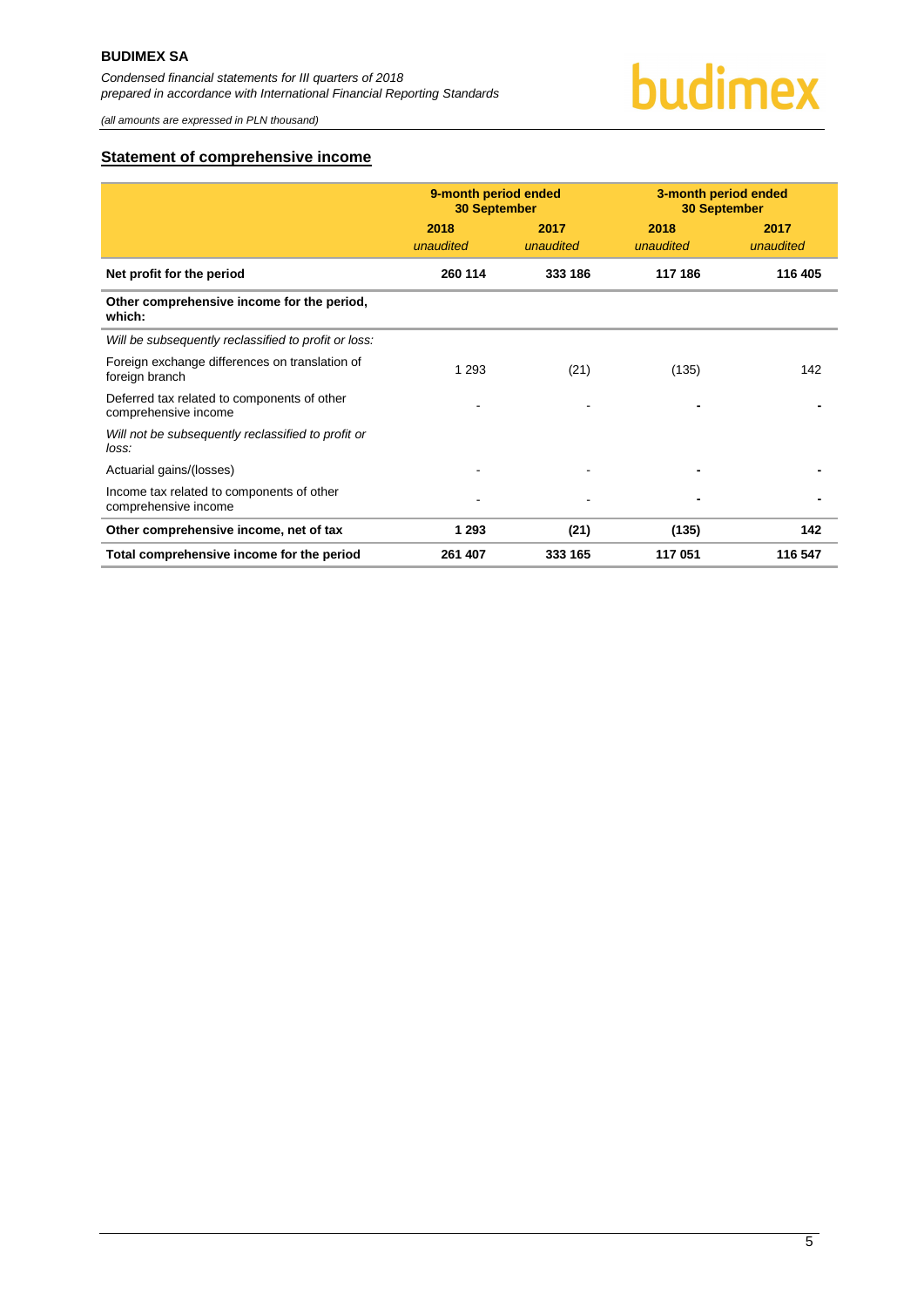#### **BUDIMEX SA**

*Condensed financial statements for III quarters of 2018 prepared in accordance with International Financial Reporting Standards*

*(all amounts are expressed in PLN thousand)*

budimex

#### **Statement of changes in equity**

<span id="page-6-0"></span>

|                                                     | <b>Issued</b><br>capital | <b>Share</b><br>premium | <b>Other</b><br><b>reserves</b> | <b>Foreign exchange</b><br>differences<br>on translation<br>of foreign branch | <b>Retained</b><br>earnings | <b>Total</b><br>equity |
|-----------------------------------------------------|--------------------------|-------------------------|---------------------------------|-------------------------------------------------------------------------------|-----------------------------|------------------------|
| Balance as at 1 January 2018<br>audited             | 145 848                  | 80 199                  | 52 452                          | 5682                                                                          | 449 995                     | 734 176                |
| Profit for the period                               | $\sim$                   | $\sim$                  | $\sim$                          | $\blacksquare$                                                                | 260 114                     | 260 114                |
| Other comprehensive income                          | $\blacksquare$           | $\blacksquare$          | $\sim$                          | 1 2 9 3                                                                       | $\overline{\phantom{0}}$    | 1 2 9 3                |
| Total comprehensive income for the period           | $\blacksquare$           | $\blacksquare$          | $\blacksquare$                  | 1 2 9 3                                                                       | 260 114                     | 261 407                |
| Dividend paid                                       | $\sim$                   | $\blacksquare$          | $\sim$                          | $\blacksquare$                                                                | (449585)                    | (449585)               |
| <b>Balance as at 30 September 2018</b><br>unaudited | 145 848                  | 80 199                  | 52 452                          | 6975                                                                          | 260 524                     | 545 998                |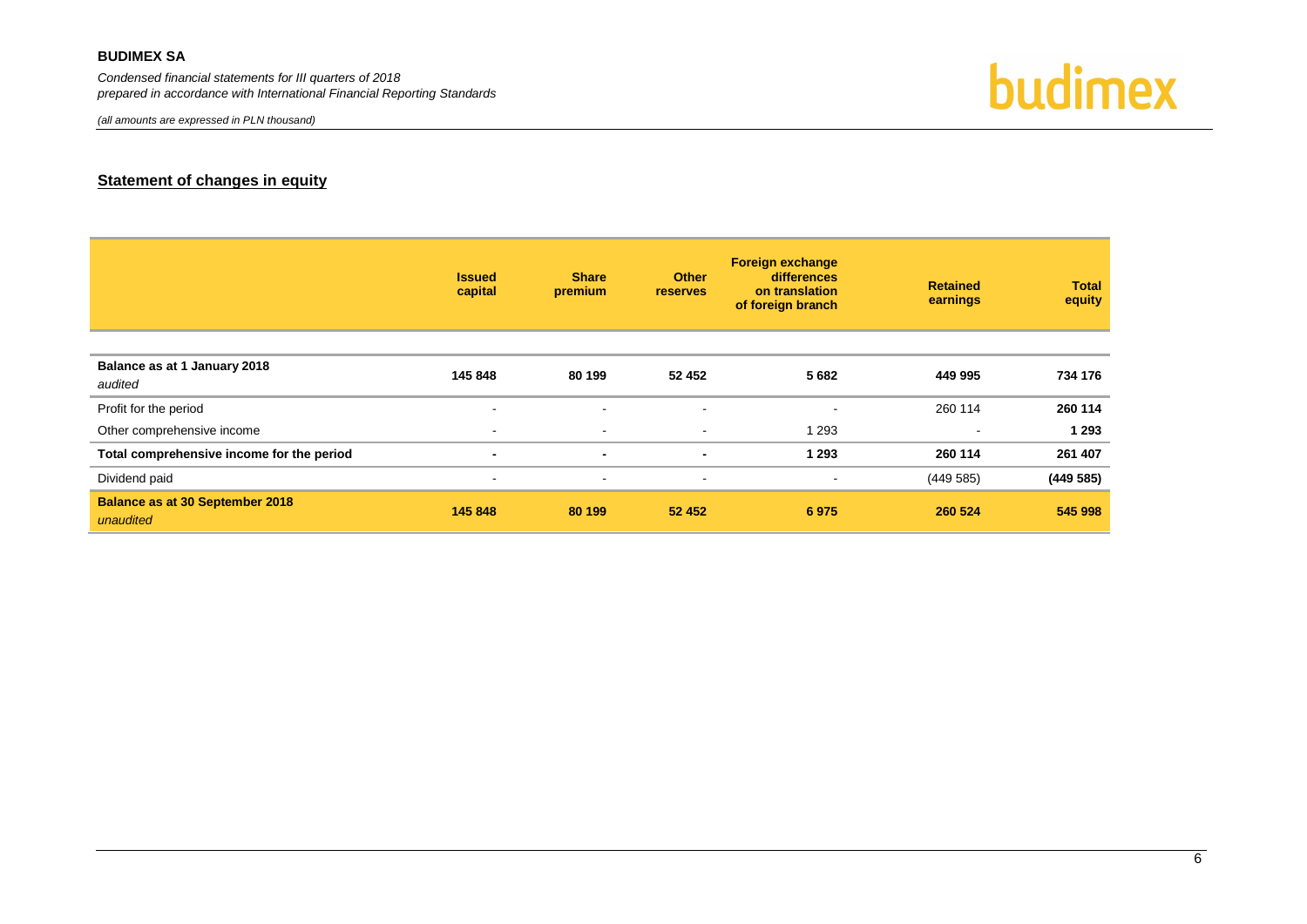#### **BUDIMEX SA**

*Condensed financial statements for III quarters of 2018 prepared in accordance with International Financial Reporting Standards*



#### **Statement of changes in equity (cont.)**

|                                                  | <b>Issued</b><br>capital | <b>Share</b><br>premium  | <b>Other</b><br>reserves | <b>Foreign exchange</b><br>differences<br>on translation<br>of foreign branch | <b>Retained</b><br>earnings | <b>Total</b><br>equity |
|--------------------------------------------------|--------------------------|--------------------------|--------------------------|-------------------------------------------------------------------------------|-----------------------------|------------------------|
| Balance as at 1 January 2017<br>audited          | 145 848                  | 80 199                   | 54 001                   | 5670                                                                          | 382 856                     | 668 574                |
| Profit for the period                            | $\overline{\phantom{a}}$ | ۰.                       | $\blacksquare$           | ٠                                                                             | 333 186                     | 333 186                |
| Other comprehensive income                       | $\overline{\phantom{a}}$ | $\overline{\phantom{a}}$ | $\overline{\phantom{a}}$ | (21)                                                                          | ٠                           | (21)                   |
| Total comprehensive income for the period        |                          | $\blacksquare$           | $\blacksquare$           | (21)                                                                          | 333 186                     | 333 165                |
| Dividend paid                                    | $\overline{\phantom{a}}$ | $\overline{\phantom{a}}$ | $\overline{\phantom{a}}$ | $\blacksquare$                                                                | (382696)                    | (382696)               |
| Balance as at 30 September 2017<br>unaudited     | 145 848                  | 80 199                   | 54 001                   | 5649                                                                          | 333 346                     | 619 043                |
| Profit for the period                            |                          | ۰                        | ۰                        |                                                                               | 116 649                     | 116 649                |
| Other comprehensive income                       | $\blacksquare$           | $\sim$                   | (1549)                   | 33                                                                            | $\blacksquare$              | (1516)                 |
| Total comprehensive income for the period        |                          | ۰.                       | (1549)                   | 33                                                                            | 116 649                     | 115 133                |
| <b>Balance as at 31 December 2017</b><br>audited | 145 848                  | 80 199                   | 52 452                   | 5 6 8 2                                                                       | 449 995                     | 734 176                |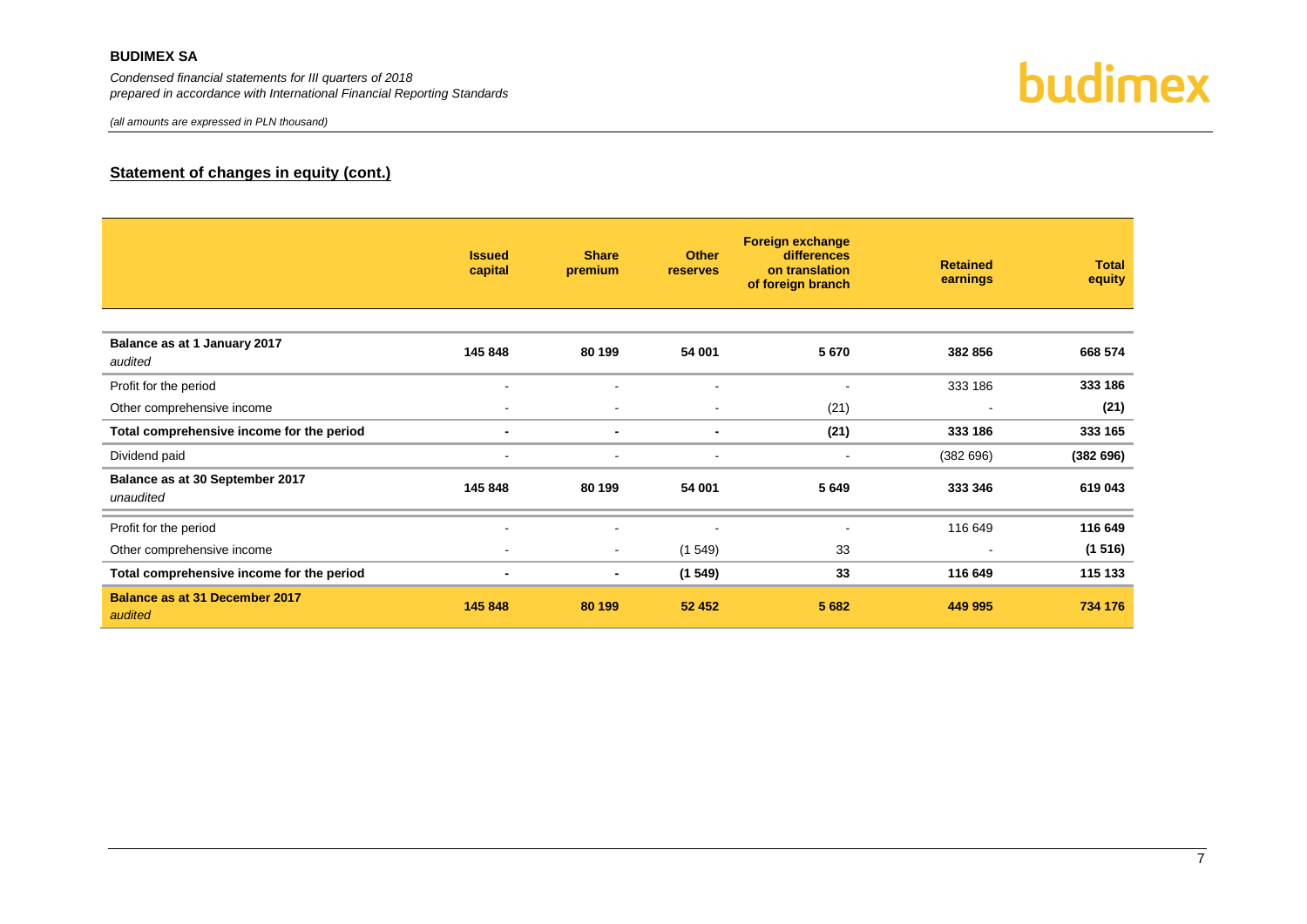## budimex

*(all amounts are expressed in PLN thousand, unless stated otherwise)*

#### <span id="page-8-0"></span>**Cash flow statement**

|                                                                                                        | 9-month period ended 30 September |           |  |
|--------------------------------------------------------------------------------------------------------|-----------------------------------|-----------|--|
|                                                                                                        | 2018                              | 2017      |  |
|                                                                                                        | unaudited                         | unaudited |  |
| <b>CASH FLOW FROM OPERATING ACTIVITIES</b>                                                             |                                   |           |  |
| Net profit before tax                                                                                  | 316912                            | 402 013   |  |
| <b>Adjustments:</b>                                                                                    |                                   |           |  |
| Depreciation/ amortization                                                                             | 32 487                            | 24 5 89   |  |
| Foreign exchange (gains)/ losses                                                                       | (597)                             | (457)     |  |
| Interest and shares in profits (dividends)                                                             | (76355)                           | (54 423)  |  |
| (Profit)/ loss on disposal of investments                                                              | (69539)                           | (5968)    |  |
| Change in valuation of derivative financial instruments                                                | 642                               | (2742)    |  |
| Change in provisions and liabilities arising from retirement benefits and similar<br>obligations       | 54 353                            | 46 604    |  |
| Other adjustments                                                                                      | 1 2 9 0                           | 738       |  |
| Operating profit before changes in working capital                                                     | 259 193                           | 410 354   |  |
| Change in receivables and retentions for construction contracts                                        | (208434)                          | (272921)  |  |
| Change in inventories                                                                                  | (102 059)                         | (66998)   |  |
| Change in retentions for construction contracts and in liabilities, except for loans<br>and borrowings | 46 814                            | 60 729    |  |
| Change in amounts due and receivable under construction contracts                                      | (863 372)                         | (816134)  |  |
| Change in deferred income                                                                              | (191 327)                         | 142 968   |  |
| Change in cash and cash equivalents of restricted use                                                  | 112                               | (5960)    |  |
| Cash used in operations                                                                                | (1059073)                         | (547962)  |  |
| Income tax paid                                                                                        | 3 2 7 0                           | (91163)   |  |
| <b>NET CASH USED IN OPERATING ACTIVITIES</b>                                                           | (1055803)                         | (639 125) |  |
| <b>CASH FLOW FROM INVESTING ACTIVITIES</b>                                                             |                                   |           |  |
| Sale of intangible assets and tangible fixed assets                                                    | 2549                              | 933       |  |
| Purchase of intangible assets and tangible fixed assets                                                | (12966)                           | (13951)   |  |
| Sale of investment properties                                                                          |                                   | 5 3 6 7   |  |
| Sale of shares in related parties                                                                      | 108 068                           |           |  |
| Purchase of shares in related parties                                                                  | (1060)                            | (3 249)   |  |
| Purchase of bonds issued by banks                                                                      | (238 868)                         | (437 160) |  |
| Proceeds from bonds issued by banks                                                                    | 516 877                           | 208 632   |  |
| Dividend received                                                                                      | 72 834                            | 40 000    |  |
| Loans granted                                                                                          | (30160)                           | (63 853)  |  |
| Repayment of loans granted                                                                             | 19700                             | 3 1 3 6   |  |
| Interest received                                                                                      | 5 6 8 7                           | 1913      |  |
| <b>NET CASH USED IN / FROM INVESTING ACTIVITIES</b>                                                    | 442 661                           | (258 232) |  |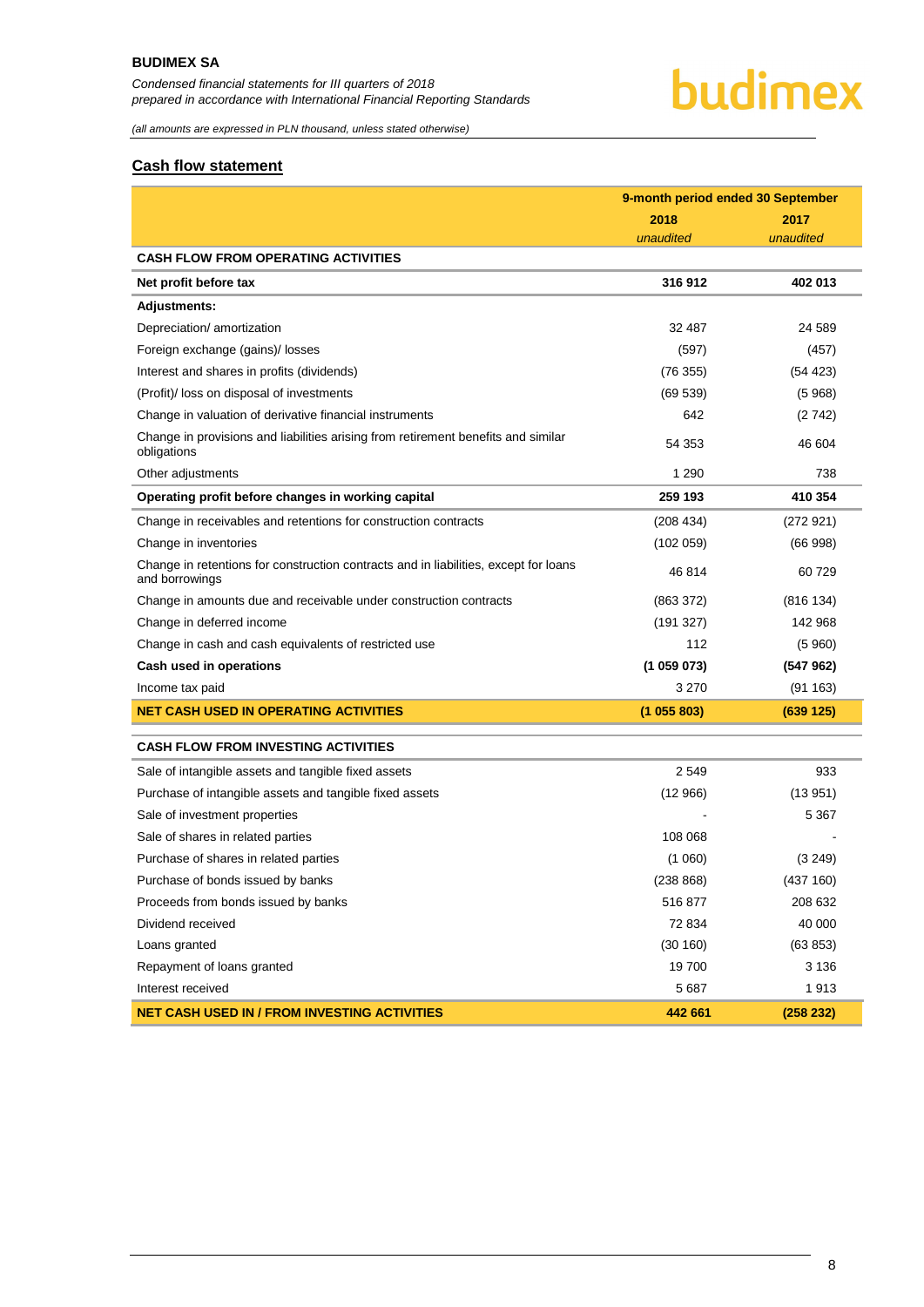#### <span id="page-9-0"></span>**Cash flow statement (cont.)**

| <b>CASH FLOW FROM FINANCING ACTIVITIES</b>                                 |           |           |
|----------------------------------------------------------------------------|-----------|-----------|
| Dividend paid                                                              | (449585)  | (382696)  |
| Payment of finance lease liabilities                                       | (14933)   | (8233)    |
| Interest paid                                                              | (1969)    | (1078)    |
| <b>NET CASH USED IN FINANCING ACTIVITIES</b>                               | (466 487) | (392007)  |
|                                                                            |           |           |
| <b>NET CHANGE IN CASH AND CASH EQUIVALENTS</b>                             | (1079629) | (1289364) |
| Foreign exchange differences, net                                          | 807       | 220       |
|                                                                            |           |           |
| <b>CASH AND CASH EQUIVALENTS AT THE BEGINNING OF THE PERIOD (note 2.3)</b> | 1 639 774 | 2 239 546 |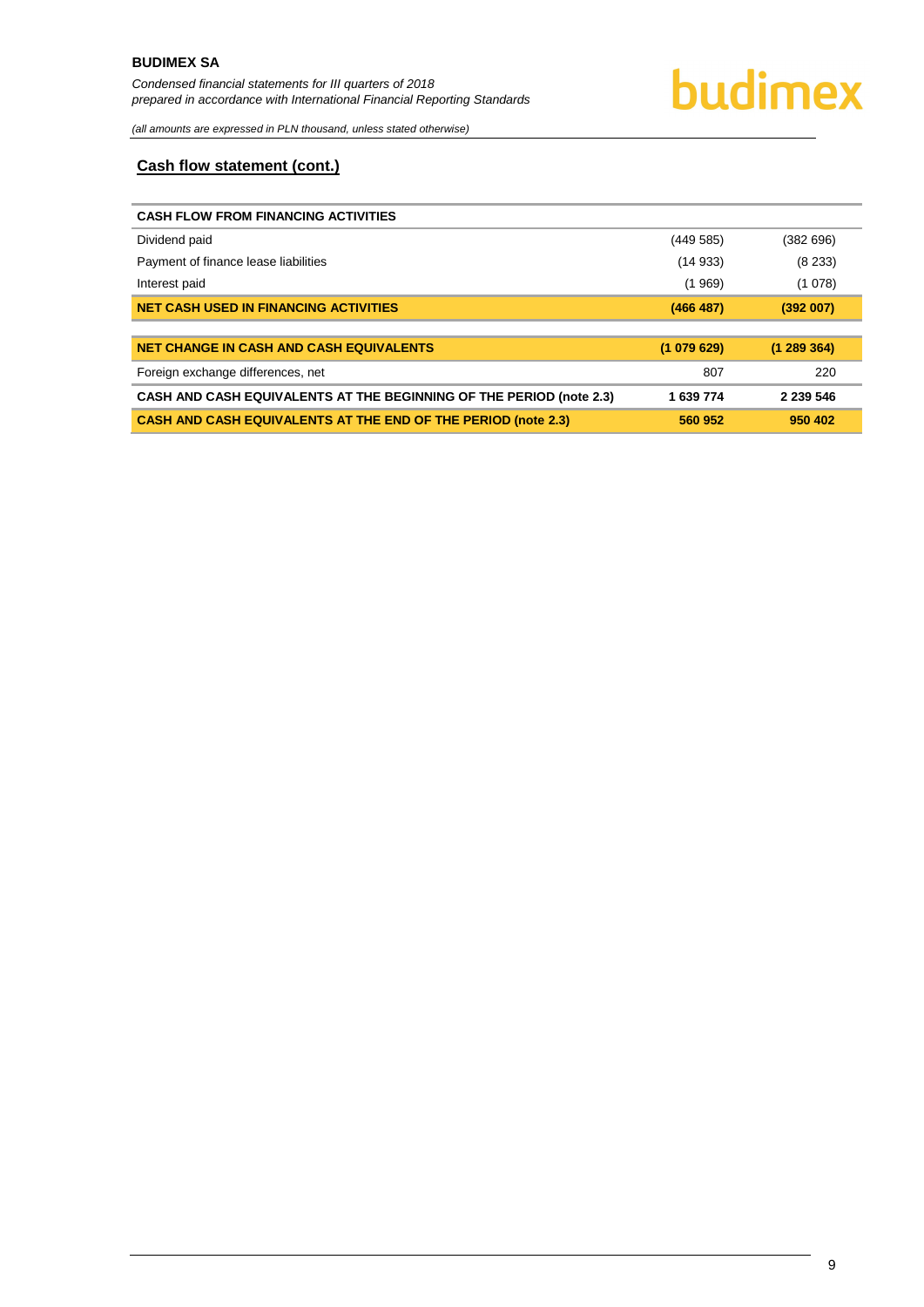#### <span id="page-10-0"></span>**1. General information**

Budimex SA (the "Company", the "Issuer") with its registered office in Warsaw, ul. Stawki 40, is a joint-stock company entered in the Commercial Register kept by the District Court for the capital city of Warsaw, Commercial Division XII of the National Court Register under No. KRS 0000001764.

Budimex SA is the parent company of the Budimex Group and serves as an advisory, management and financial centre.

The main areas of the Company's business activities are widely understood construction and assembly services realised in the system of general contracting at home and abroad and a limited scope of developer activities, property management, trading and production.

The Company is part of the Ferrovial Group with Ferrovial SA with its registered office in Madrid, Spain, as its parent company.

#### <span id="page-10-2"></span><span id="page-10-1"></span>**2. Principles applied for the purpose of preparation of this report**

#### **2.1. Accounting policies and basis of preparing the financial statements of the Company**

These condensed financial statements were prepared in accordance with IAS 34 "Interim Financial Reporting" and appropriate accounting standards applicable for preparation of the interim financial statements adopted by the European Union issued and effective when preparing the interim financial statements applying the same principles for the current and comparable period, with the exception of the application of new or amended standards and interpretations applicable to annual periods beginning on or after 1 January 2018.

The financial statements and the comparative data contain aggregated data of following jointly controlled entities, attributable to Budimex SA, which constitute joint operations as per IFRS 11 "Joint Agreements":

- Budimex SA Sygnity SA Sp. j.,
- **•** Budimex SA Ferrovial Agroman SA Sp. j.,
- **Budimex SA Ferrovial Agroman SA S.C.,**
- Budimex SA Budimex Budownictwo Sp. z o.o. S.C.,
- Budimex SA Cadagua SA II S.C.,
- Budimex SA Tecnicas Reunidas SA-Turów S.C.,
- Budimex SA Energetyka 1 Sp. j.,
- Budimex SA Energetyka 2 Sp. j.,
- Budimex SA Energetyka 3 Sp. j.,
- Budimex SA Ferrovial Agroman SA 2 S.C.,
- Budimex SA Cadagua SA III S.C.,
- Budimex SA Cadagua SA IV S.C.,
- Budimex SA Cadagua SA V S.C.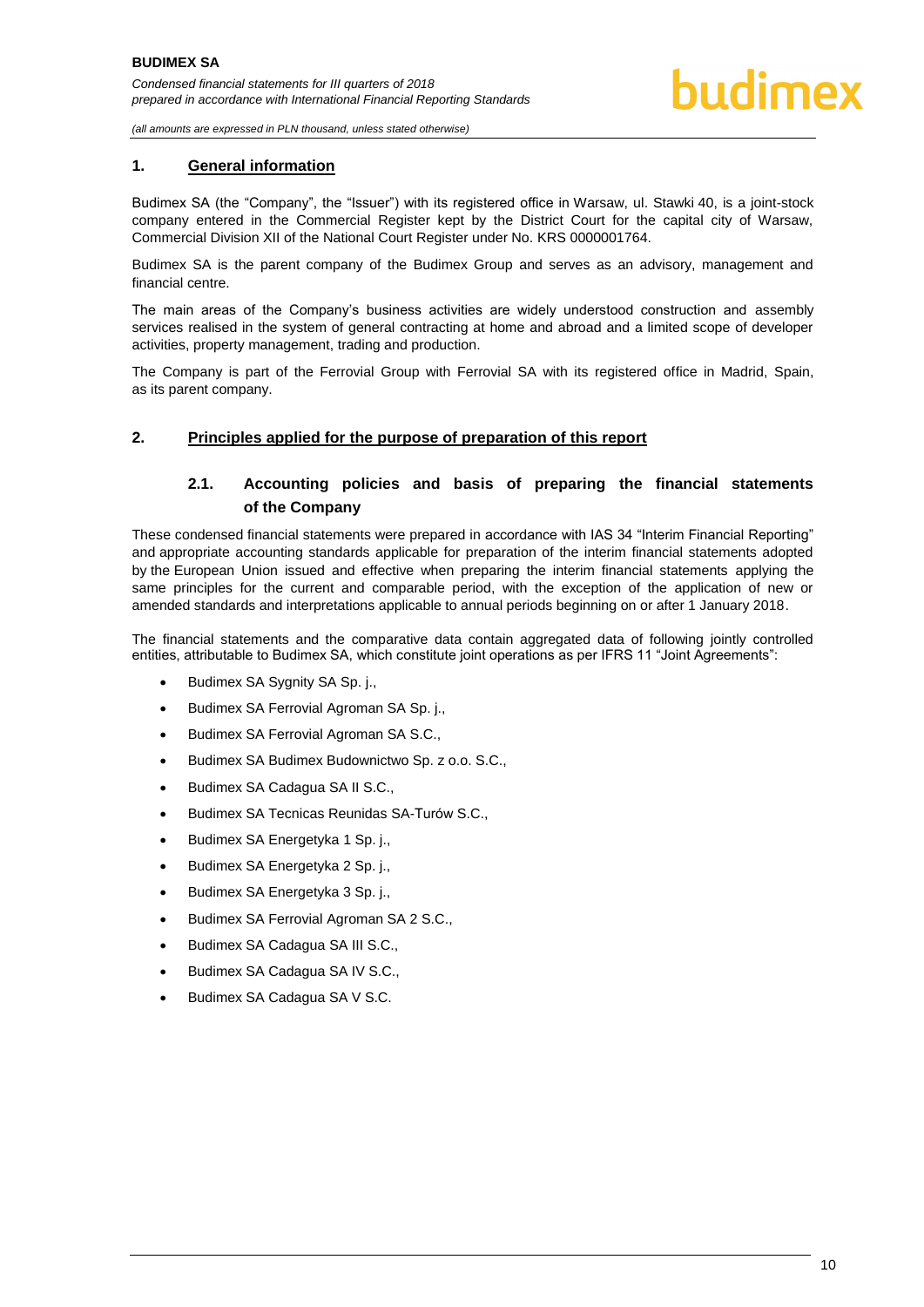### hudimex

*(all amounts are expressed in PLN thousand, unless stated otherwise)*

#### *Standards, amendments to standards and interpretations effective in the current period*

- IFRS 9 "Financial Instruments
- Amendments to IFRS 2 "Share-based Payment" Classification and Measurement of Share-based Payment Transactions,
- Amendments to IAS 40 "Investment Property" Transfers of Investment Property,
- Annual Improvements to IFRSs (Cycle 2014-2016) annual improvements to IFRS (IFRS 1 and IAS 28), mainly with a view to removing inconsistencies and ensuring wording clarification,
- IFRIC 22 "Foreign Currency Transactions and Advance Consideration".

Details on the implementation of IFRS 9 were described in the half-year condensed financial statements. The implementation of other changes to standards and interpretations had no material impact on the financial statements.

#### *Standards and amendments to standards already published, but not yet effective*

At the date of the authorization of the financial statements, the Company did not apply the following standards, which had been issued and authorised for use in the EU, but were not yet effective:

- IFRS 16 "Leases" (effective for annual periods beginning on or after 1 January 2019),
- Amendments to IFRS 9 "Financial Instruments" "Prepayment option with negative compensation" (effective for annual periods beginning on or after 1 January 2019),
- IFRIC 23 "Uncertainty over Income Tax Treatments" (effective for annual periods beginning on or after 1 January 2019).

The Company has elected not to use the opportunity of early adoption of IFRS 16. The Company currently estimates that the application of IFRS 16 "Leases" may, to some extent, increase both its non-current assets and its financial liabilities which can impact some financial ratios. At the same time, positive impact on operating result and negative impact on the result from financing activities are expected. The value of future (undiscounted) payments under operating lease which would be recognised as financial assets / financial liabilities as at 31 December 2017 was disclosed in the financial statements for the year ended 31 December 2017, published on 22 March 2018.

#### *Standards, amendments to standards and interpretations issued by IASB but not yet adopted by the EU*

The IFRSs endorsed by the EU do not differ materially from regulations adopted by the International Accounting Standards Board (IASB), except for the below standards, amendments to Standards and IFRIC Interpretations, which as at the date of the preparation of these financial statements were not yet adopted for use:

- IFRS 17 "Insurance contracts" (effective for annual periods beginning on or after 1 January 2021),
- Amendments to IAS 19 "Employee benefits" Plan Amendment, Curtailment or Settlement (effective for annual periods beginning on or after 1 January 2019),
- Amendments to IAS 28 "Investments in Associates and Joint Ventures" Long-term Interests in Associates and Joint Ventures (effective for annual periods beginning on or after 1 January 2019),
- Annual Improvements to IFRSs (Cycle 2015-2017), effective for annual periods beginning on or after 1 January 2019,
- Amendments to References to the Conceptual Framework in IFRS Standards (effective for annual periods beginning on or after 1 January 2020,
- Amendments to IFRS 3 "Business Combinations" (effective for annual periods beginning on or after 1 January 2020).

The above mentioned standards, standards amendments and interpretations would not have any material impact on the financial statements, had these been applied by the Company at the reporting date.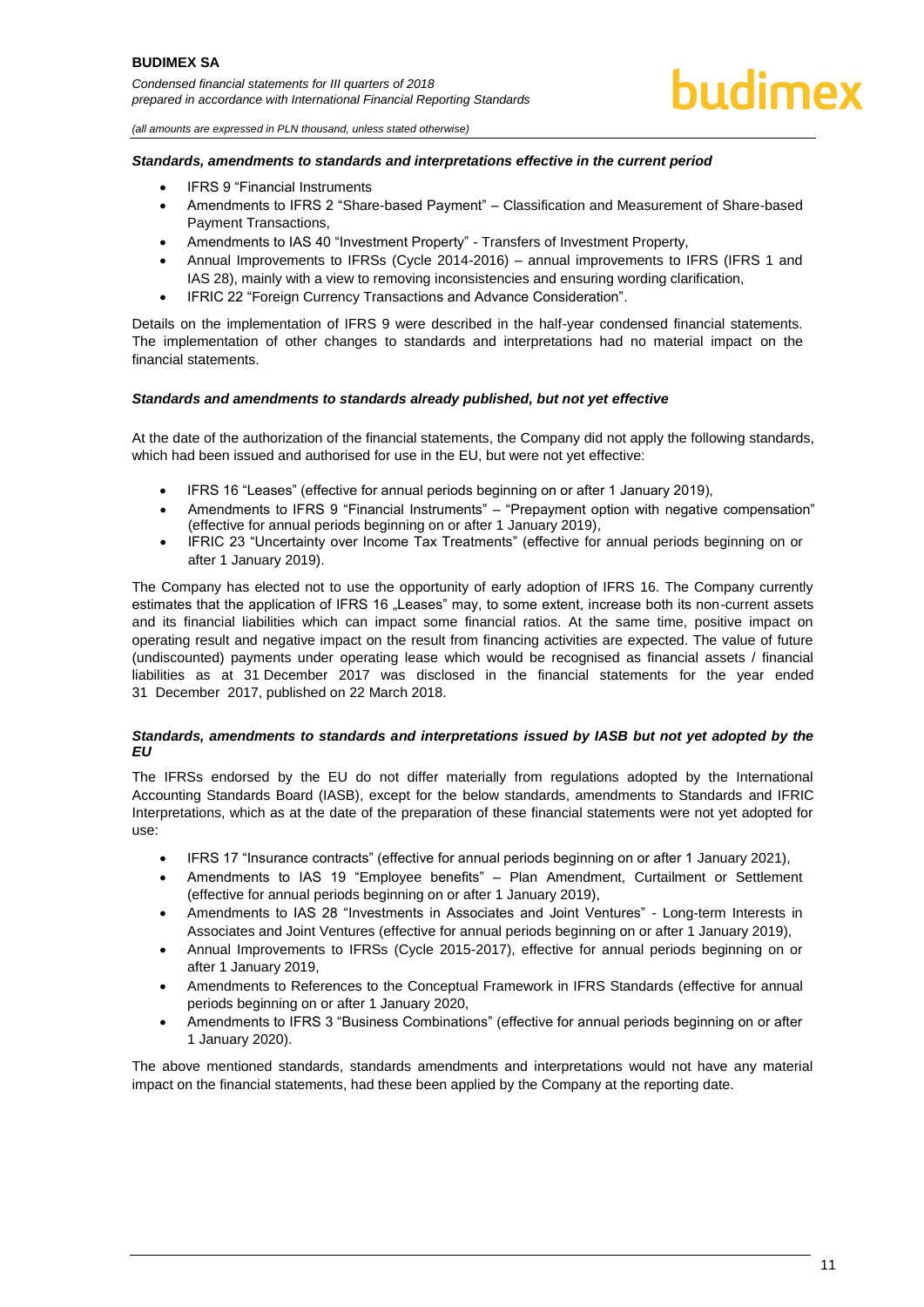#### **2.2. Changes in accounting principles and the method of preparation of financial statements**

<span id="page-12-0"></span>In the period covered by the report the Company applied for the first time IFRS 9 "Financial Instruments".The Company decided to apply the standard without restating comparative data and to include potential impact of the first time application in opening balance of the retained earnings.

The main accounting policy assumptions adopted by the Company with the first application of IFRS 9 were included in the half-year condensed financial statements published on 30 August 2018.

#### **2.3. Cash recognized in the cash flow statement**

<span id="page-12-1"></span>The Company recognizes cash of restricted use including cash of the consortia in the portion attributable to other consortium members in the statement of financial position under cash and cash equivalents. For the purpose of the statement of cash flow – the balance of cash at the beginning and at the end of the reporting period is reduced by cash of restricted use, and its change in the statement of financial position is recognized under cash flow from operating activities.

|                                                        | <b>30 September</b><br>2018 | 31 December<br>2017 | <b>30 September</b><br>2017 |
|--------------------------------------------------------|-----------------------------|---------------------|-----------------------------|
| Cash recognised in the statement of financial position | 601 437                     | 1680371             | 988 926                     |
| Cash and cash equivalents of restricted use            | (40, 485)                   | (40.597)            | (38524)                     |
| Cash recognised in the statement of cash flow          | 560 952                     | 1 639 774           | 950 402                     |

#### **2.4. Going concern**

<span id="page-12-2"></span>The financial statements of the Company were prepared on the assumption that the Company will be going concern in the foreseeable future without a significant limitation in its activities. As at the date of signing the financial statements, besides the matter mentioned below, the Management Board of the Company is not aware of any facts or circumstances that would indicate a threat to the Company's continued activities after the reporting date, due to an intended or compulsory withdrawal from or a significant limitation in its activities.

As at 30 September 2018 the excess of the current liabilities over the current assets amounted to PLN 397 884 thousand. Taking into consideration very good financial position of Budimex Group related to liquidity, of which the excess of current assets over current liabilities as at 30 September 2018 amounted to PLN 368 548 thousand, the Company's Management Board does not state as at the date of signing the financial statements any threat to Company's ability to continue as a going concern.

#### <span id="page-12-3"></span>**3. Shareholders of the Parent Company**

According to the information held by Budimex SA, the shareholding structure of Budimex SA as at the report date was as follows:

| <b>Shareholder</b>                                                                            | Type of<br>shares | <b>Number of</b><br>shares | % of the<br><b>issued</b><br>capital | Number of<br>votes | % of voting<br>rights at the<br><b>AGM</b> |
|-----------------------------------------------------------------------------------------------|-------------------|----------------------------|--------------------------------------|--------------------|--------------------------------------------|
| Valivala Holdings B.V. Amsterdam (the<br>Netherlands) - Ferrovial SA Group<br>company (Spain) | ordinary          | 14 078 159                 | 55.14%                               | 14 078 159         | 55.14%                                     |
| Aviva OFE Aviva BZ WBK                                                                        | ordinary          | 2 490 000                  | 9.75%                                | 2 490 000          | 9.75%                                      |
| Nationale - Nederlanden OFF                                                                   | ordinary          | 1 360 000                  | 5.33%                                | 1 360 000          | 5.33%                                      |
| Other shareholders                                                                            | ordinary          | 7 601 939                  | 29.78%                               | 7 601 939          | 29.78%                                     |
| Total                                                                                         |                   | 25 530 098                 | 100.00%                              | 25 530 098         | 100.00%                                    |

The above data presents the shareholding structure as at the last General Meeting of Shareholders of 17 May 2018 and it has not changed in comparison to the data presented in the report for the first half of 2018.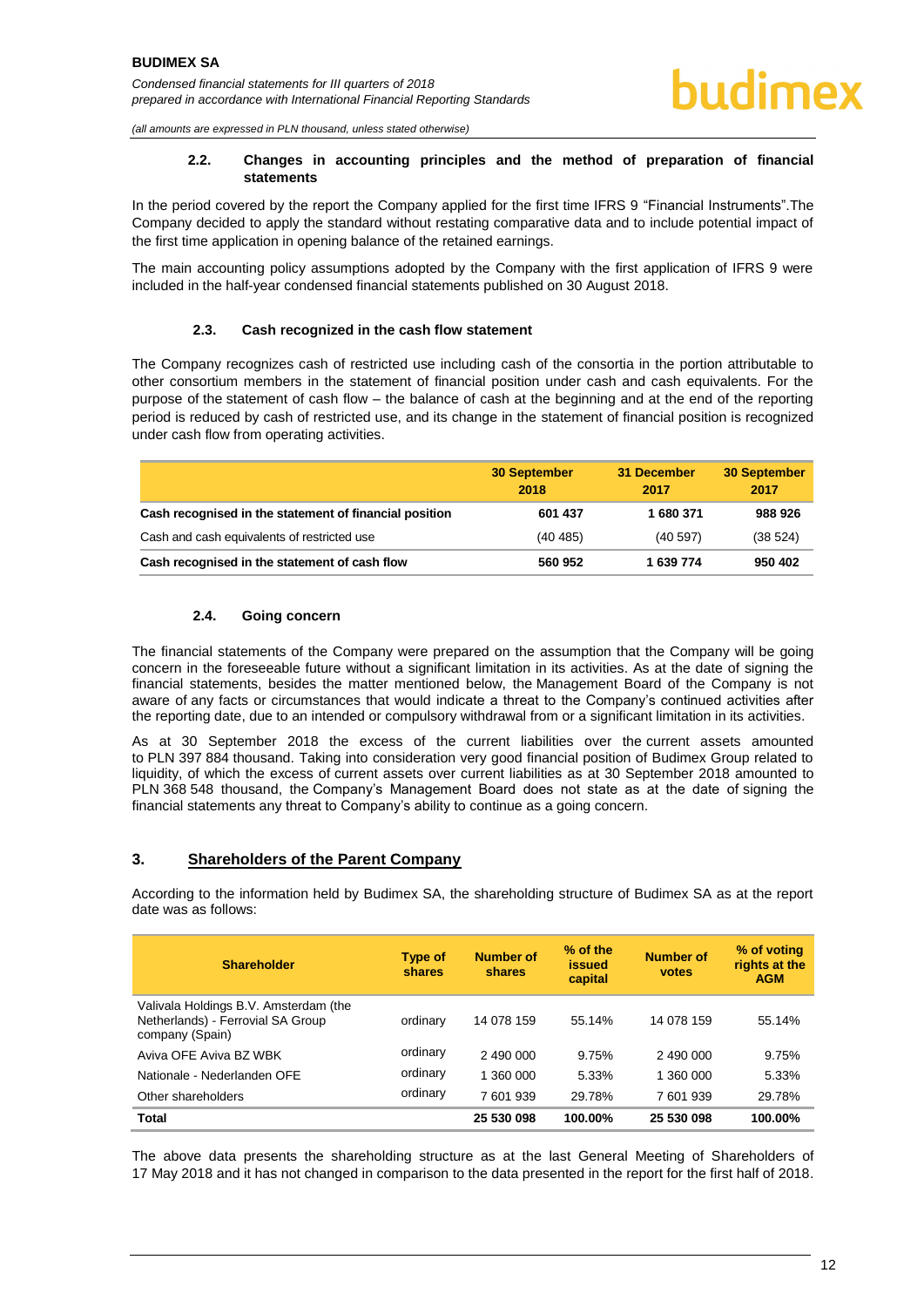#### <span id="page-13-0"></span>**4. Descriptions of factors and events which had a material effect on the financial result of the Company for three quarters of 2018**

#### **4.1. Business operation of the Company for three quarters of 2018**

<span id="page-13-1"></span>Sale of construction-assembly services in Poland is characterized by seasonality mainly connected with atmosphere conditions and the highest revenues are usually achieved in the second and third quarter, while the lowest – in the first quarter.

In the period of nine months of 2018 Budimex SA earned sales revenue in the amount of PLN 4 898 119 thousand (in the third quarter PLN 1 995 770 thousand), and in the comparative period of the year 2017 sales revenue amounted to PLN 4 151 306 thousand (in the third quarter PLN 1 657 173 thousand) giving the increase of 17.99% (20.43% in the third quarter).

Gross profit on sales for three quarters of 2018 amounted to PLN 330 916 thousand and was by PLN 147 016 thousand (i.e. by 30.76%) lower than in the comparative period of the previous year in relation to increase in costs of sale, mainly due to costs of materials used and costs of subcontractors services.

Total amount of administrative and selling expenses in three quarters of 2018 was PLN 154 721 thousand, while in three quarters of 2017 amounted to PLN 145 782 thousand. The share of selling and administrative expenses in total sales in three quarters of 2018 equaled 3.16% (in the corresponding period of 2017 equaled 3.51%).

In the period of three quarters of 2018, the result from other operating activity, including financial result from derivative instruments, was positive and amounted to PLN 9 372 thousand. Other operating income comprised mainly: revenue from received penalties and compensations in the amount of PLN 19 914 thousand, released provisions for compensations and contractual penalties in the amount of PLN 7 086 thousand, profit from sale of investment properties and fixed assets in the amount of PLN 2 382 thousand, overdue liabilities write-off in the amount of PLN 2 297 thousand, reversal of receivable and retention write-downs in the amount of PLN 1 322 thousand and profit on valuation and realization of derivative instrument contracts of PLN 172 thousand. Other operating expenses comprised mainly: provisions for compensation payments and contractual penalties in the amount of PLN 9 246 thousand, costs of receivable and retention write-downs in the amount of PLN 7 030 thousand, penalties and compensation paid in the amount of PLN 5 395 thousand, donations made in the amount of PLN 1 554 thousand and court fees of PLN 616 thousand.

In comparison, in three quarters of 2017, the result from other operating activity, including financial result from derivative instruments, was positive and amounted to PLN 23 833 thousand. Other operating income comprised mainly: revenue from received penalties and compensations in the amount of PLN 18 071 thousand, profit from sale of investment properties and fixed assets in the amount of PLN 5 968 thousand, released provisions for penalties and legal proceedings in the amount of PLN 4160 thousand and PLN 1 760 thousand accordingly, reversal of receivable and retention write-downs in the amount of PLN 3 583 thousand, overdue liabilities write-off in the amount of PLN 1 217 thousand and profit on valuation and realization of derivative instrument contracts of PLN 1 515 thousand. Other operating expenses comprised mainly: penalties and compensation paid in the amount of PLN 5 374 thousand, provisions for compensation payments and legal proceedings of PLN 1 502 thousand and PLN 3 122 thousand accordingly, costs of receivable and retention write-downs in the amount of PLN 1 770 thousand, donations made in the amount of PLN 635 thousand and court fees of PLN 521 thousand.

All valued derivative instrument contracts were classified as level 2 in the fair value hierarchy. During the 9-month period ended 30 September 2018, there was no transfer between Level 1 and Level 2 of fair value measurements, and no transfer into and out of Level 3 of fair value measurement. The fair value of financial instruments is close to their carrying amount.

In the period of three quarters of 2018 the operating profit amounted to PLN 185 567 thousand and was lower by PLN 170 416 thousand (47.87%) compared to the same period of the year 2017. For three quarters of 2018, the operating margin equaled 3.79%, while in the comparative period of 2017 was equal to 8.58%.

In the period of three quarters of 2018, the result from financial activity was positive and amounted to PLN 131 345 thousand and in the comparative period of 2017 the result was lower by PLN 85 315 thousand. In three-quarter period of 2018 financial income, besides dividend income from related entities in the amount of PLN 72 834 thousand, in financial income an important item was the profit from the sale of shares in subsidiary companies: Elektromontaż Poznań SA and Biuro inwestycji "Grunwald" SA in the amount of PLN 67 176 thousand, it comprised also interest of PLN 17 666 thousand and exchange differences in the amount of PLN 59 thousand. Financial expenses in three-quarter period of 2018 comprised mainly costs of bank guarantees and commissions in the amount of PLN 17 661 thousand, costs of long-term retention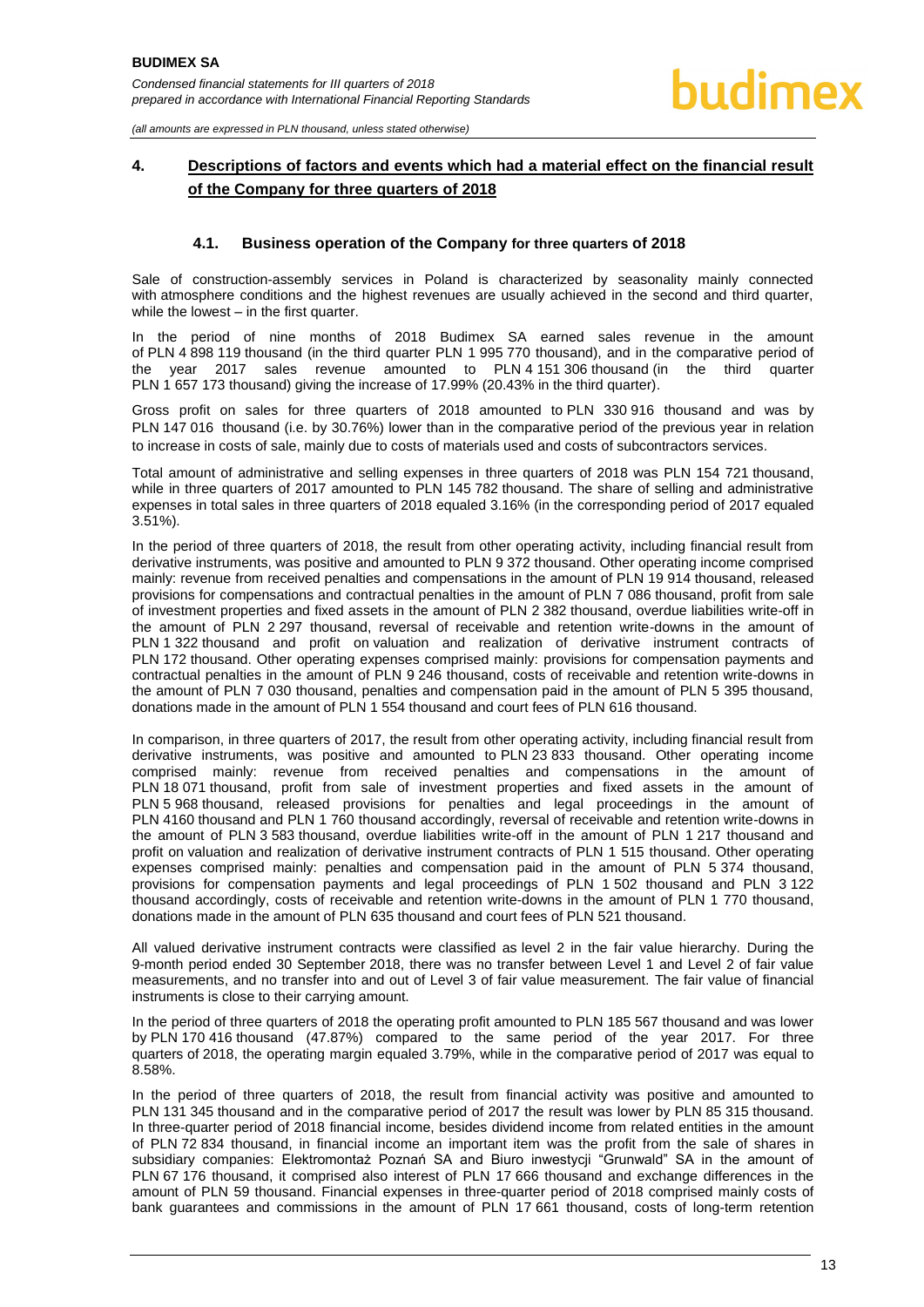

*(all amounts are expressed in PLN thousand, unless stated otherwise)*

receivables and liabilities discounting of PLN 5 940 thousand, interest costs in the amount of PLN 2 793 thousand.

In the three-quarter period of 2017 main items of financial income constituted dividends received from related entities in the amount of PLN 51 686 thousand and interest of PLN 21 084 thousand. Financial expenses comprised mainly costs of bank guarantees and commissions in the amount of PLN 17 378 thousand, costs of long-term retention receivables and liabilities discounting of PLN 6 400 thousand, interest costs in the amount of PLN 2 359 thousand and exchange differences in the amount of PLN 586 thousand.

Profit before tax in the 9-month period of 2018 amounted to PLN 316 912 thousand and was by PLN 85 101 thousand lower (i.e. by 21.17%) than in the 9-month period of 2017.

In the period of nine months of 2018 the Company reported a net profit of PLN 260 114 thousand gaining a net profit margin of 5.31% while in the same period of 2017 net profit margin was equal to 8.03%.

In the three-quarter period of 2018, the Company purchased or started to lease property, plant and equipment, intangible assets with a total value of PLN 84 180 thousand, of which machinery and equipment accounted for PLN 58 644 thousand.

In comparison, in the three-quarter period of 2017, the Company purchased or started to lease property, plant and equipment, intangible assets and investment property with a total value of PLN 42 301 thousand, of which machinery and equipment accounted for PLN 33 432 thousand.

Liabilities arising from investment agreements in relation to fixed assets as of 30 September 2018 equaled PLN 7 802 thousand and as of 30 September 2017 equaled PLN 61 833 thousand.

#### <span id="page-14-0"></span>**4.2. Revenue from sale of finished goods, services, goods for resale and raw materials by categories**

In the 9-month period of 2018 and 2017 the revenue from sale of finished goods, services, goods for resale and raw materials by type of product or service was as follows:

| <b>Product/service type</b>                                                | Sales of finished goods and services in the 9-month period<br>ended: |                   |  |
|----------------------------------------------------------------------------|----------------------------------------------------------------------|-------------------|--|
|                                                                            | 30 September 2018                                                    | 30 September 2017 |  |
| Revenue from sale of construction and assembly services                    | 4864619                                                              | 4 128 446         |  |
| Revenue from sale of other services                                        | 27 804                                                               | 19 480            |  |
| Revenue from sale of goods and materials                                   | 5696                                                                 | 3 3 8 0           |  |
| Total sales of finished goods, services goods for<br>resale, raw materials | 4898119                                                              | 4 151 306         |  |

In the 9-month period of 2018 and 2017 the revenue from sale of finished goods, services, goods for resale and raw materials from contracts with customers by geographic area was as follows:

| <b>Region</b>                                                               | Sales of finished goods and services in the 9-month period<br>ended: |                   |  |
|-----------------------------------------------------------------------------|----------------------------------------------------------------------|-------------------|--|
|                                                                             | 30 September 2018                                                    | 30 September 2017 |  |
| Poland                                                                      | 4 7 1 7 4 7 5                                                        | 4 0 11 5 44       |  |
| Germany                                                                     | 131 690                                                              | 134 623           |  |
| Other EU countries                                                          | 48 954                                                               | 5 1 3 9           |  |
| Total sales of finished goods, services, goods for<br>resale, raw materials | 4898119                                                              | 4 151 306         |  |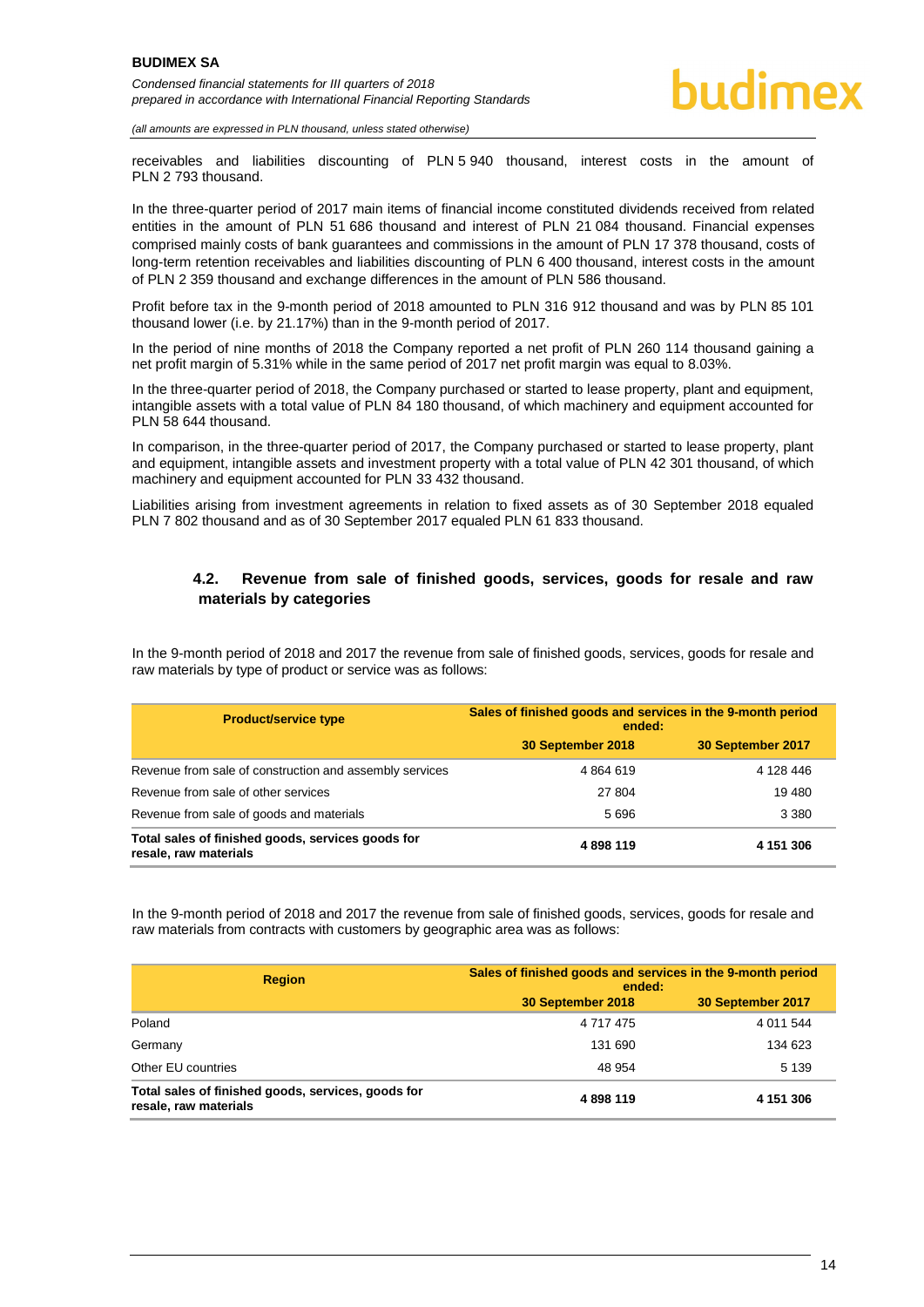*(all amounts are expressed in PLN thousand, unless stated otherwise)*

In the 9-month period of 2018 and 2017 the revenue from sale of finished goods, services, goods for resale and raw materials by type of construction was as follows:

| <b>Type of construction</b>                                                 | Sales of finished goods and services in the 9-month period<br>ended: |                   |  |
|-----------------------------------------------------------------------------|----------------------------------------------------------------------|-------------------|--|
|                                                                             | 30 September 2018                                                    | 30 September 2017 |  |
| Civil engineering (infrastructure)                                          | 2 248 109                                                            | 2 170 261         |  |
| Railway construction                                                        | 405 926                                                              | 153 695           |  |
| General construction, of which:                                             | 2 210 584                                                            | 1 804 490         |  |
| - non-residential                                                           | 1 651 962                                                            | 1 2 1 2 2 1 2     |  |
| - residential                                                               | 558 622                                                              | 592 278           |  |
| Other                                                                       | 33 500                                                               | 22 860            |  |
| Total sales of finished goods, services, goods for<br>resale, raw materials | 4898119                                                              | 4 151 306         |  |

#### **4.3. Changes of estimates**

#### <span id="page-15-0"></span>**Provisions for onerous contracts**

Provisions for onerous contracts refer mainly to provisions for expected construction contracts losses. In accordance with accounting policies adopted, the Company creates provisions for expected contract losses if budgeted contract costs exceed the entire expected contract revenue. As at 30 September 2018, the balance of the provision for contract losses amounted to PLN 204 135 thousand, while as at 31 December 2017 amounted to PLN 234 876 thousand. Due to that, in the 9-month period of 2018 the balance of provision decreased by PLN 30 741 thousand, while in the third quarter of 2018 increased by PLN 33 115 thousand.

#### **Provision for legal proceedings**

The Company recognizes provisions for legal proceedings when it is suited and the probability of an unfavorable court judgment is higher than the probability of a favorable one. An estimation of that result is made on the basis of analysis of a legal proceedings progress as well as lawyers' opinions. As at 30 September 2018, the balance of the provision in this respect amounted to PLN 23 551 thousand, while as at 31 December 2017 amounted to PLN 23 550 thousand. Due to that, in the 9-month period of 2018 the balance of provision increased by PLN 1 thousand, while in the third quarter of 2018 decreased by PLN 3 thousand.

#### **Provision for penalties and compensations**

The Company recognizes provisions for penalties and compensations related to the realization of construction contracts. A provision is recognized only when the Company has a present obligation as a result of past event, the settlement of that obligation is highly probable and a reliable estimate can be made of the amount of the obligation. As at 30 September 2018, the balance of the provision in this respect amounted to PLN 41 187 thousand, while as at 31 December 2017 amounted to PLN 39 027 thousand. Due to that, in the 9-month period of 2018 the balance of provision increased by PLN 2 160 thousand, in the third quarter of 2018 it increased by PLN 5 734 thousand.

#### **Costs of future warranty repairs**

The Company is required to issue guarantees for its construction services. It is accepted that the provision between 0.3%-1.4% of revenue from the given contract is made what depends on particular construction segment. This general value is assessed on an individual basis and may be increased or reduced, as appropriate. Provision for warranty repairs is presented in the line: "Provision for long-term / short-term liabilities and other charges". As at 30 September 2018, the balance of the provision in this respect amounted to PLN 367 338 thousand, while as at 31 December 2017 amounted to PLN 315 146 thousand. Due to that, in the 9-month period of 2018 the balance of provision increased by PLN 52 192 thousand, while in the third quarter of 2018 it increased by PLN 26 268 thousand.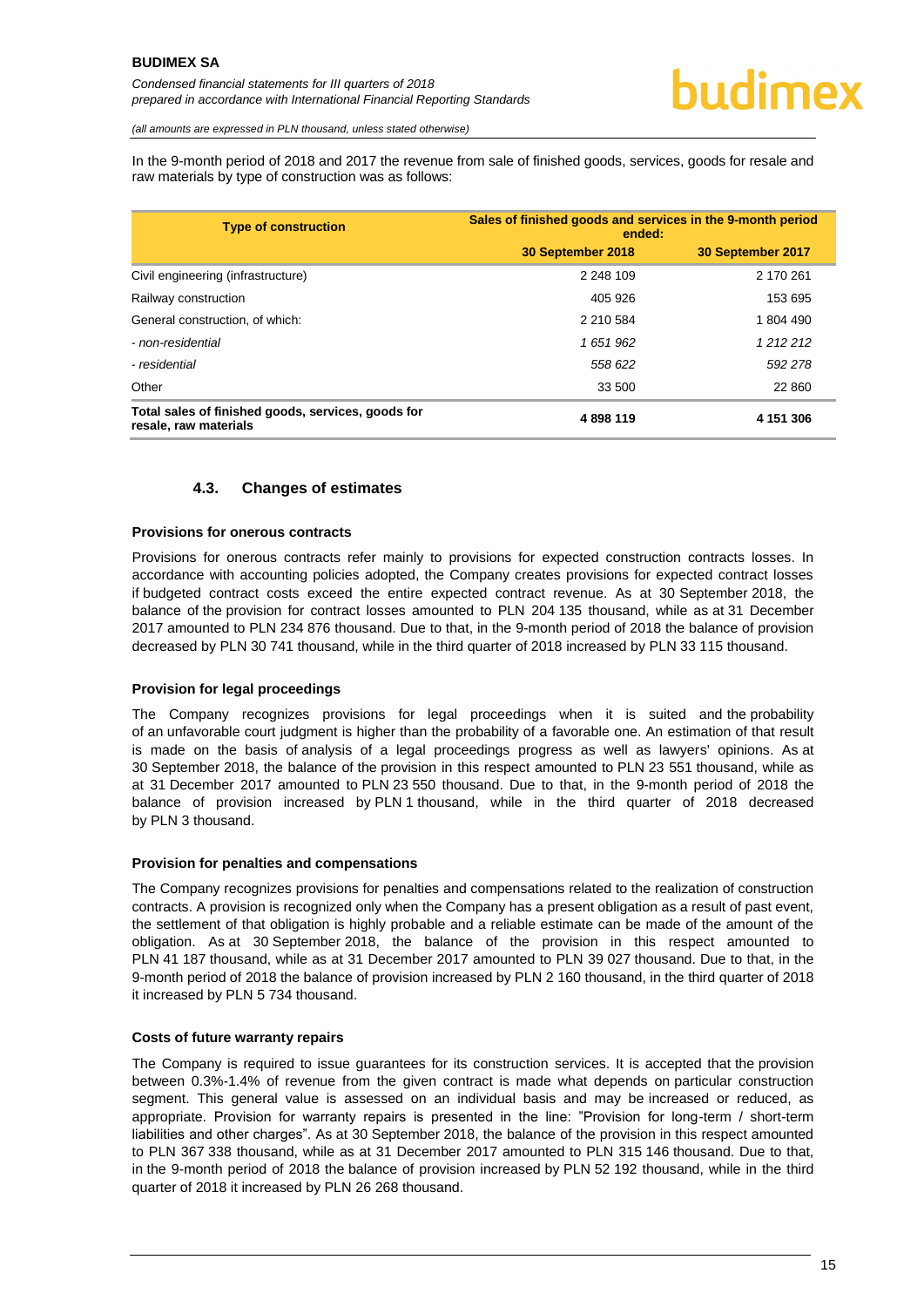#### **Deferred tax asset and liability**

As at 30 September 2018, the balance of deferred tax asset (reduced by deferred tax liability) amounted to PLN 350 805 thousand, while as at 31 December 2017 amounted to PLN 360 149 thousand. Due to that, in the 9-month period of 2018 the balance of deferred tax asset decreased by PLN 9 344 thousand, of which PLN 5 287 thousand was reported in the third quarter of 2018.

#### **Impairment write-downs against receivables and retentions for constructions contracts**

As at 30 September 2018, the balance of recognized impairment write-downs against receivables and retentions amounted to PLN 126 083 thousand, while as at 31 December 2017 amounted to PLN 131 246 thousand. In the 9-month period of 2018 the Company recognized impairment write-downs in the amount of PLN 7 030 thousand and reversed it increasing operating income in the amount of PLN 1 322 thousand and in the same time the Company utilized impairment write-downs in the mount of PLN 11 125 thousand and increased it by PLN 254 thousand due to exchange differences. Only in the third quarter of 2018 the Company recognized impairment write-downs in the amount of PLN 2 429 thousand, reversed impairment write-downs in the amount of PLN 816 thousand and in the same time the Company utilized impairment write-downs in the mount of PLN 11 125 thousand and decreased them by PLN 184 thousand due to exchange differences.

#### **Impairment write-downs against inventory**

As at 30 September 2018 and 31 December 2017, the balance of recognised impairment write-downs against inventory amounted to PLN 2 425 thousand.

#### <span id="page-16-0"></span>**5. Proceedings pending as at 30 September 2018 before court, competent arbitration body or any public administration authority**

As at 30 September 2018, the total value of the proceedings relating to the Company's liabilities and claims amounted to PLN 192 492 thousand and PLN 62 581 thousand accordingly, and as at 30 June 2018 PLN 311 957 thousand and PLN 124 516 thousand accordingly.

The proceedings in the highest value case, completed during the third quarter of 2018, were pending before the Court of Arbitration at the Polish Chamber of Commerce in Warsaw, which involved the consortium members: Ferrovial Agroman SA, Budimex SA and Estudio Lamela S.L. (the FBL Consortium) and Przedsiębiorstwo Państwowe "Porty Lotnicze" (PPL). The litigation was the result of PPL serving a notice rescinding the contract for the development and modernization of Terminal 2 of the Warsaw Chopin Airport.

Initially, the proceedings related solely to the claim filed in 2008 by the FBL Consortium, in relation to bank guarantees realised by PPL, which were given as a performance bond for a total amount of PLN 54 382 thousand. That case was finally resolved by a judgment of the Court of Appeal in Warsaw in 2012. The total value of the awarded claim and the amount of statutory interest for late payment was PLN 87 920 thousand (the amount attributable to Budimex SA was PLN 35 168 thousand, of which PLN 21 612 thousand as reimbursement of the performance bond). The court enforcement officer transferred that amount to the bank account of Budimex SA on 28 September 2012. After the cassation appeal of PPL was dismissed by the Supreme Court, the enforcement proceedings became final.

In the course of the proceedings before the Court of Arbitration, PPL filed a counter-claim of a total amount of PLN 135 719 thousand, covering claims for the redress of damage, including lost benefits, return of unjust enrichment and liquidated damages. In 2009 PPL filed to the Court of Arbitration further written statements of claim including extension of the counter-claim, changing the original amount of counter-claim from PLN 135 719 thousand to PLN 280 894 thousand. As a result of subsequent procedural steps in 2012, the PPL's claim was raised to PLN 298 892 thousand. According to the value of the shares set forth in the consortium agreement, the risk allocated to Budimex SA did not exceed the total of PLN 119 556 thousand.

Regardless of the PPL's counter-claim and in accordance with former announcements, in 2009 the FBL Consortium submitted a statement of claim including an extension of the main claim by the amount of PLN 216 458 thousand, covering: remuneration for the works performed, but not paid by the Investor, remuneration for additional works, and reimbursement for the retained amounts and interest on late payments. Under the consortium contract, the share of Budimex SA in this claim amounts to PLN 86 583 thousand.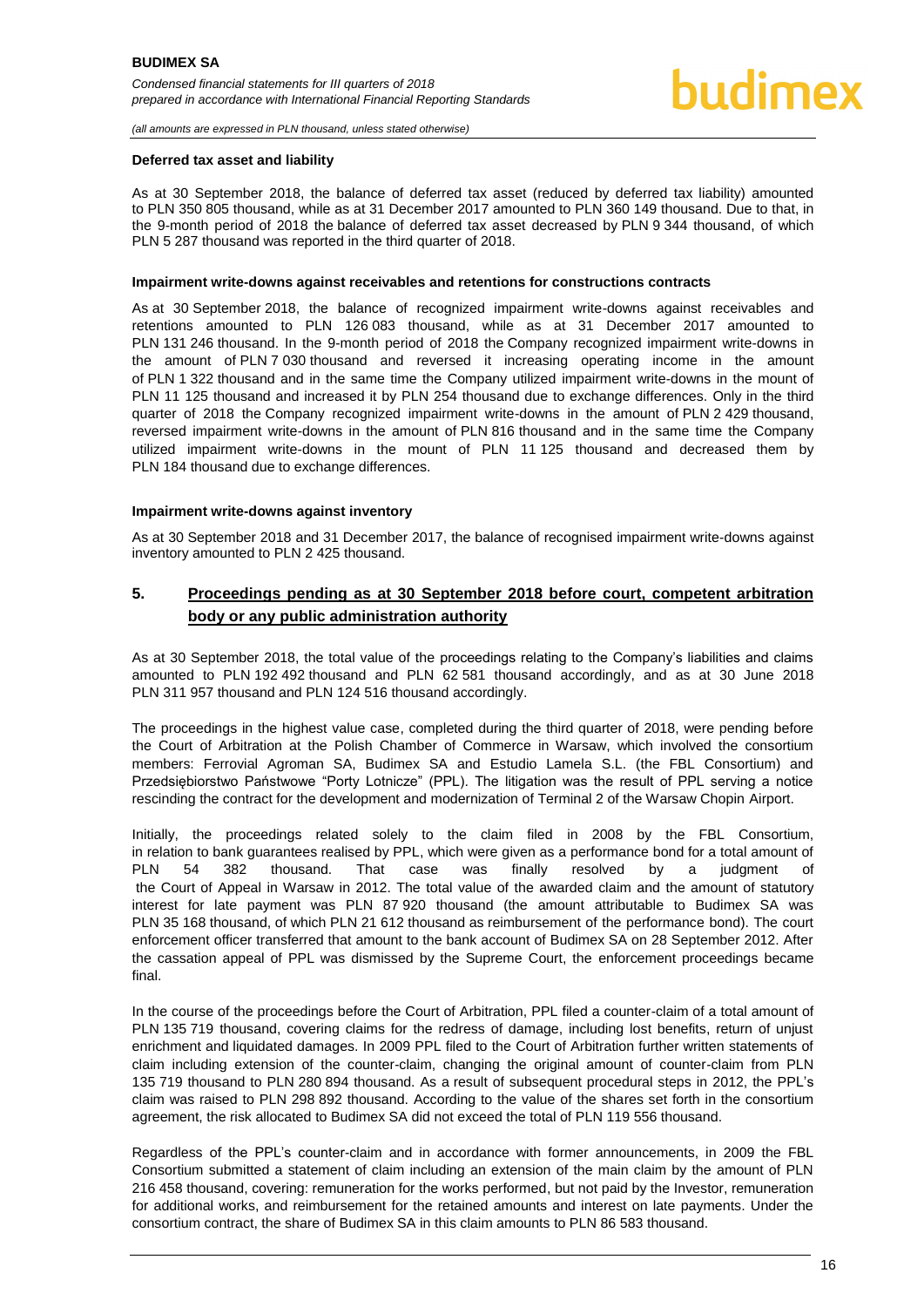During several hearings the court has examined all witnesses for the claimant and the counter-claimant with respect to the circumstances included in PPL's counter-claim. At the beginning of 2018 the hearing of evidence was completed.

On 8 August 2018 the parties to the dispute entered into a court settlement before the Court of Arbitration at the Polish Chamber of Commerce. Under the settlement, the parties waived each other's claims before the Court of Arbitration and cancelled each other's costs. The payment by PPL to the Consortium includes only receivables for the works and deliveries performed, including amounts retained.

Conclusion of the settlement confirms the amicable solution by the parties of the contract linking them and ending any disputes related to its implementation. In the opinion of the Management Board of Budimex SA, the settlement was favorable for both parties to the dispute.

On 24 July 2017, Muzeum Śląskie in Katowice filed a claim against Budimex SA and Ferrovial Agroman SA, operating as a consortium, in connection with the performance of the contract called "Construction of new premises of Muzeum Śląskie in Katowice" concluded on 7 June 2011. The claimant requested that either the amount of PLN 122 758 thousand, together with statutory interest calculated as of the date of claim filing, was awarded jointly and severally against the defendants towards undue performance of the contract, or the defendants were ordered to reduce contract transaction price by the amount of PLN 34 675 thousand being the reimbursement of the unfairly, as stated by the claimant, paid contract consideration. Art. 471 of the Civil Code was named as the basis for the principal claim, while the provisions of contractor warranty for defects in the constructed facility – for the alternative claim *(żądanie ewentualne).* 

In the opinion of the Management Board of Budimex SA, the claim is unjustified. The irregularities, if any, which the claimant names as the basis for its action do not result from contract performance or undue performance by the consortium. In addition, due contract performance was confirmed by the claimant by the issued Certificate of Acquisition and Certificate of Completion of premises of Muzeum Śląskie in Katowice. In the opinion of the Management Board, the reported provisions cover the risks related to contract performance. Budimex SA filed its reply to said claim on 31 October 2017. It was supplemented by Budimex SA in January 2018 The court successfully delivered a copy of the claim to Ferrovial Agroman SA on 21 September 2018. Ferrovial Agroman SA filed a reply to the statement of claim on 22 October 2018. Until the date of the report, there is no date for the hearing.

Another legal proceedings with a material value relate to the claim filed on 5 March 2008 by Miejskie Wodociągi i Kanalizacja w Bydgoszczy Sp. z o.o. requesting that the amount of PLN 25 252 thousand be awarded jointly and severally against the consortium to which Budimex SA and Budimex Dromex SA belonged. The claim relates to the replacement of contractor costs incurred by the investor when the consortium rescinded the contract. The share of the companies in the consortium was 90%, therefore the value of the claim for which Budimex SA is presently liable is PLN 22 727 thousand. On 12 July 2017, the court of the first instance awarded against Budimex SA only the amount of PLN 22 thousand (towards reimbursement of the costs of expert opinions commissioned by the claimant), and dismissed the claim in its entirety. The appeal against court decision was filed both by the claimant (as regards the entire claim), and the defendant (as regards the part of the verdict regarding the amount of PLN 22 thousand). Currently, the parties await setting the date for the hearing before the court of the second instance.

As at the date of the preparation of these financial statements, the final outcome of the remaining proceedings is not known. For all legal proceedings, which according to the Company's assessment many finish in an unfavourable way, provisions were created in the amount including the risk estimated by the Company.

The proceedings in respect of claims of Budimex SA relate mainly to the recovery of overdue receivables from business partners and to additional claims in respect of the construction work performed. As at the date of this report, the final outcome of the proceedings is not known.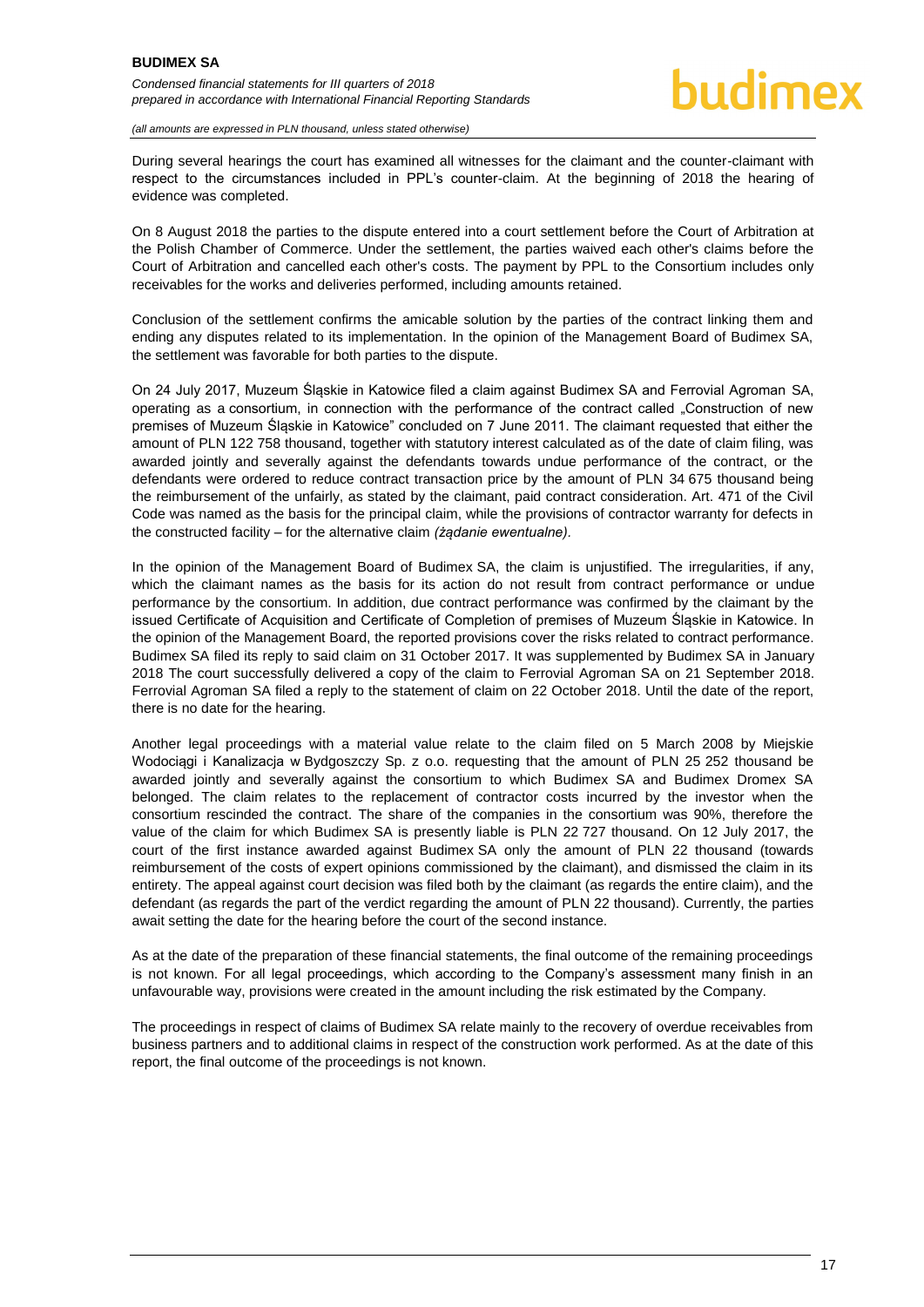#### <span id="page-18-0"></span>**6. Significant events during III quarter of 2018 and after 30 September 2018**

On **11 July 2018** new tranche of the loan in the amount of PLN 1 800 thousand was paid by Budimex SA to Budimex Nieruchomości Sp. z o.o. (subsidiary of Budimex SA) based on the loan agreement, up to the amount of PLN 100 million, dated 24 April 2017. At the repayment date i.e. 29 June 2018 the annex to the loan agreement was signed, under which a new loan repayment date was established on 29 June 2019. The interest rate on the loan was determined as the sum of the 1M WIBOR rate and the margin. On 13 July 2018 Budimex Nieruchomości Sp. z o.o. made a partial repayment of the loan in the amount of PLN 2 800 thousand.

On **12 July 2018** the Company acquired from Budimex PPP SA (subsidiary of Budimex SA) 100% shares in issued capital of Budimex D Sp. z.o.o. with total nominal value of PLN 225 thousand for the price equal to this amount.

On **7 August 2018** the Company acquired from Budimex PPP SA (subsidiary of Budimex SA) 100% shares in issued capital of: Budimex C Sp. z.o.o., Budimex F Sp. z.o.o., Budimex H Sp. z.o.o., Budimex I Sp. z.o.o., Budimex J Sp. z.o.o. for the price equal to the shares nominal value i.e. PLN 225 thousand, PLN 175 thousand, PLN 125 thousand, PLN 125 thousand and PLN 75 thousand accordingly.

On **3 September 2018** the agreement between Budimex and Cadagua SA entered into force, including arrangements for reducing the share of Cadagua SA in jointly controlled entities, i.e. Budimex SA Cadagua SA II S.C., Budimex SA Cadagua SA III S.C., Budimex SA Cadagua SA IV, Budimex SA Cadagua SA V S.C. up to the level of 0.1% share in each company. The final settlement with Cadagua SA is planned for October 2018.

On **17 September 2018,** Budimex concluded sales agreements and agreements for the sale and transfer of rights from shares with respect to two subsidiary companies: Elektromontaż-Poznań SA and Biuro Inwestycji "Grunwald" SA. Under the agreements, Budimex sold 5 351 890 shares of Elektromontaż-Poznań SA, representing a 98.95% stake in the share capital of the company with a nominal value of PLN 3.40 per share (entitling to exercise 98.95% of votes at the general meeting), for a total price of PLN 64 990 thousand and 354 224 740 shares of Biuro Inwestycji "Grunwald" SA representing a 98.96% share in the share capital of the company with a nominal value of PLN 0.10 per share (entitling to exercising 98.96% of votes at the general meeting), for a total price of PLN 43 078 thousand. According to the agreements, the transfer of ownership of the shares was conditioned by the payment of the entire price which was received on the Company's bank account.

In the period from 30 September 2018 to the date of the financial statement no other significant events took place.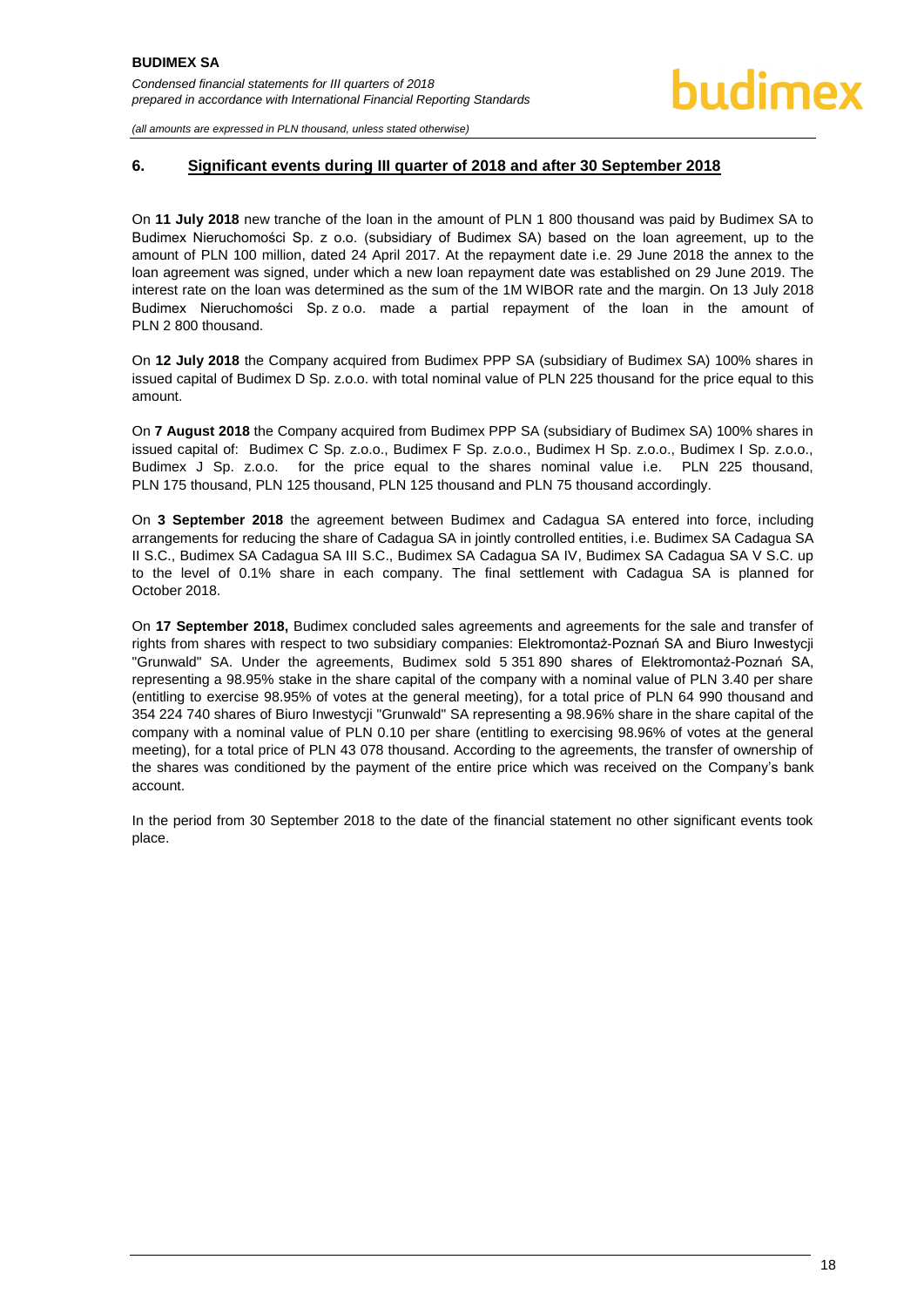#### <span id="page-19-0"></span>**7. Related party transactions**

Transactions with related parties made in the 9-month period of 2018 and 2017 and unsettled balances of receivables and liabilities as at 30 September 2018 and 31 December 2017 are presented in the tables below.

Inter-Group transactions are made on an arm's length basis.

|                                                             | <b>Receivables</b>          |                     | <b>Liabilities</b>          |                     |
|-------------------------------------------------------------|-----------------------------|---------------------|-----------------------------|---------------------|
|                                                             | <b>30 September</b><br>2018 | 31 December<br>2017 | <b>30 September</b><br>2018 | 31 December<br>2017 |
| Parent Company and related parties<br>(the Ferrovial Group) | 30 518                      | 20 679              | 83 306                      | 73 553              |
| Subsidiary companies                                        | 125 899                     | 105 478             | 78 337                      | 106 756             |
| Associates                                                  | 575                         | 289                 | 93                          | 175                 |
| Jointly controlled entities                                 | 1 706                       | 3754                | 779                         | 682                 |
| Other related parties*                                      | $\blacksquare$              | 11                  | ۰                           |                     |
| <b>Total</b>                                                | 158 698                     | 130 211             | 162 515                     | 181 166             |

|                                                             | <b>Loans granted</b>        |                     | Loans taken out             |                     |
|-------------------------------------------------------------|-----------------------------|---------------------|-----------------------------|---------------------|
|                                                             | <b>30 September</b><br>2018 | 31 December<br>2017 | <b>30 September</b><br>2018 | 31 December<br>2017 |
| Parent Company and related parties<br>(the Ferrovial Group) |                             |                     | 8946                        | 8 6 9 8             |
| Subsidiary companies                                        | 16 703                      | 13 217              |                             |                     |
| Associates                                                  | 70 226                      | 62 451              | ۰                           |                     |
| <b>Total</b>                                                | 86929                       | 75 668              | 8946                        | 8869                |

|                                                             | Sales of finished goods and<br><b>services</b><br>9-month period ended<br><b>30 September</b> |         | <b>Purchase of finished goods and</b><br><b>services</b><br>9-month period ended<br><b>30 September</b> |         |
|-------------------------------------------------------------|-----------------------------------------------------------------------------------------------|---------|---------------------------------------------------------------------------------------------------------|---------|
|                                                             | 2018                                                                                          | 2017    | 2018                                                                                                    | 2017    |
| Parent Company and related parties<br>(the Ferrovial Group) | 363                                                                                           | 819     | 29 973                                                                                                  | 33 087  |
| Subsidiary companies                                        | 493 711                                                                                       | 251 822 | 90 331                                                                                                  | 78 171  |
| Associates                                                  | 1 509                                                                                         | 802     | 236                                                                                                     | 440     |
| Jointly controlled entities                                 | 2 1 1 3                                                                                       | 864     |                                                                                                         |         |
| Other related parties*                                      |                                                                                               |         |                                                                                                         |         |
| Total transactions with related parties                     | 497 696                                                                                       | 254 307 | 120 540                                                                                                 | 111 698 |

|                                                             | <b>Finance income</b><br>9-month period ended<br><b>30 September</b> |                          | <b>Finance costs</b><br>9-month period ended<br><b>30 September</b> |      |
|-------------------------------------------------------------|----------------------------------------------------------------------|--------------------------|---------------------------------------------------------------------|------|
|                                                             | 2018                                                                 | 2017                     | 2018                                                                | 2017 |
| Parent Company and related parties<br>(the Ferrovial Group) |                                                                      |                          | 37                                                                  | 44   |
| Subsidiary companies                                        | 73 276                                                               | 52 010                   |                                                                     |      |
| Associates                                                  | 2923                                                                 | 1 370                    |                                                                     |      |
| Jointly controlled entities                                 | 2                                                                    | $\overline{\phantom{0}}$ | -                                                                   |      |
| Total transactions with related parties                     | 76 201                                                               | 53 380                   | 37                                                                  | 44   |

\*) Other related parties comprise also entities on which the key management person of the Company or his close relative exercises significant influence.